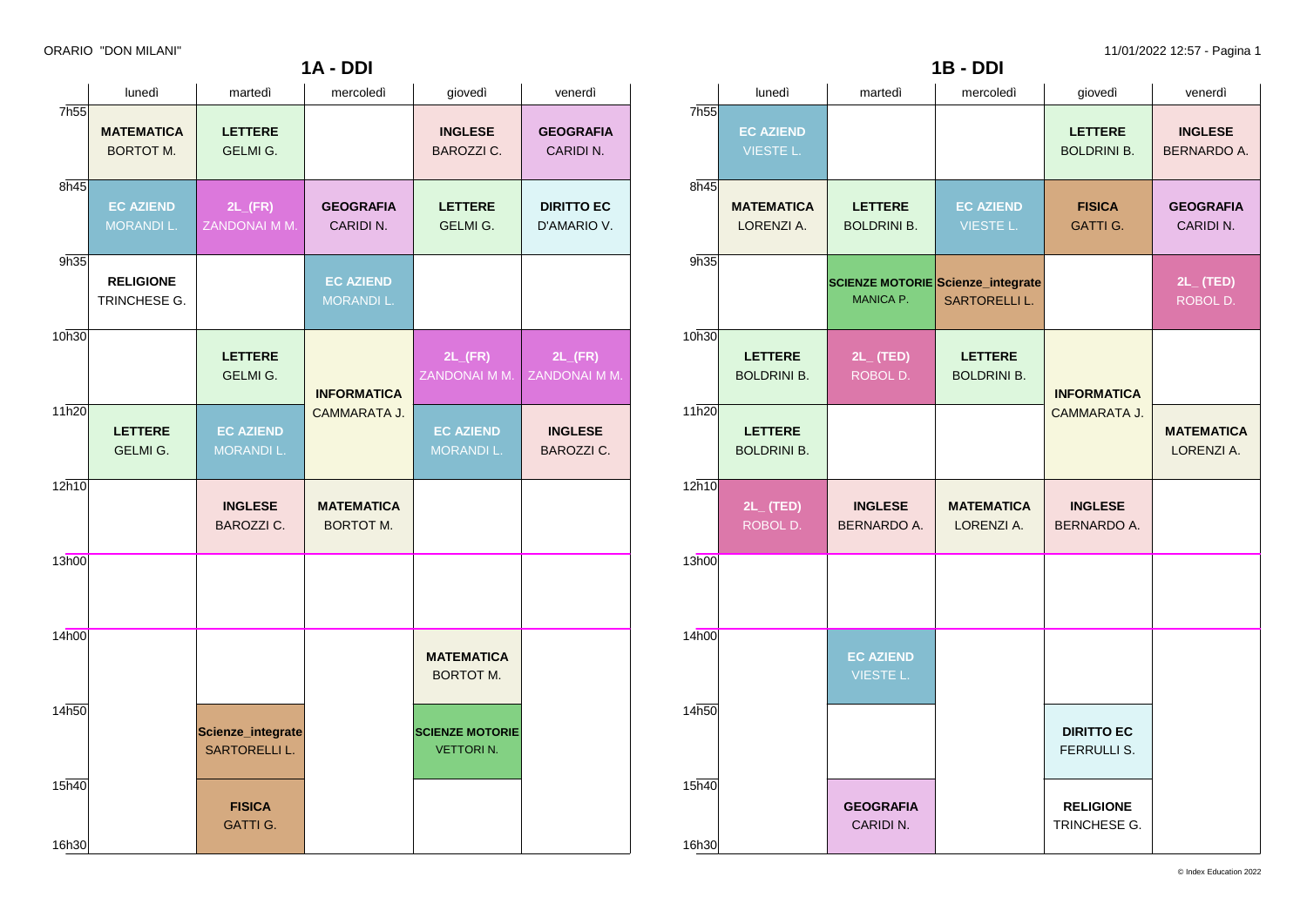|                | lunedì                                    | martedì                    | mercoledì                                  | giovedì                                | venerdì                                                |  |
|----------------|-------------------------------------------|----------------------------|--------------------------------------------|----------------------------------------|--------------------------------------------------------|--|
| 7h55           | Scienze_integrate<br><b>SARTORELLI L.</b> |                            | <b>LETTERE</b><br>RONCONI F.               | $2L_{-}$ (TED)<br><b>BOSCOI.</b>       | <b>METOD. OPER</b><br>ZANELLA F.                       |  |
| 8h45           | <b>RELIGIONE</b><br><b>BERGAMOR.</b>      | <b>TIC</b><br>ALLEGRA C.   | <b>MATEMATICA</b><br><b>MATTIACCI E.</b>   | <b>LETTERE</b><br>RONCONI F.           | <b>DIRITTO EC</b><br>DE MARIA M.                       |  |
| 9h35           | <b>LETTERE</b><br>RONCONI F.              | <b>INGLESE</b><br>PATON M. | <b>SCIENZE MOTORIE</b><br><b>MANICA P.</b> | <b>MATEMATICA</b><br>MATTIACCI E.      |                                                        |  |
| 10h30          |                                           |                            |                                            |                                        | <b>MATEMATICA</b><br>ALLEGRA C.<br><b>MATTIACCI E.</b> |  |
| 11h20          | <b>STORIA</b><br>GRASSO P.                | S. UM E SOC.<br>PEDRON E.  | <b>STORIA</b><br>DE MARIA M.<br>GRASSO P.  | <b>TIC</b><br>ALLEGRA C.<br>RONCONI F. | <b>MATEMATICA</b><br><b>MATTIACCI E.</b>               |  |
| 12h10          | S. UM E SOC.<br>PEDRON E.                 |                            | <b>INGLESE</b><br>PATON M.                 | <b>DIRITTO EC</b><br>DE MARIA M.       |                                                        |  |
| 13h00          |                                           |                            |                                            |                                        |                                                        |  |
| 14h00          | <b>INGLESE</b><br>PATON M.                |                            | 2L_ (TED)<br><b>BOSCOI.</b>                |                                        |                                                        |  |
| 14h50          | S. UM E SOC.<br>PEDRON E.<br>ZANELLA F.   |                            | <b>METOD, OPER</b><br>ZANELLA F.           |                                        |                                                        |  |
| 15h40<br>16h30 |                                           |                            |                                            |                                        |                                                        |  |

**1C - DDI**

|                  |                                     |                                         | $1D - DDI$                            |                                             |                                          |
|------------------|-------------------------------------|-----------------------------------------|---------------------------------------|---------------------------------------------|------------------------------------------|
|                  | lunedì                              | martedì                                 | mercoledì                             | giovedì                                     | venerdì                                  |
| 7h <sub>55</sub> | <b>STORIA</b><br>DELAITI C.         |                                         | <b>GEOGRAFIA</b><br><b>BONDI A.</b>   |                                             | $2L$ (TED)<br>LEO M.                     |
| 8h45             | <b>EC AZIEND</b><br>VIESTE L.       | <b>DIRITTO EC</b><br><b>FERRULLI S.</b> | <b>INGLESE</b><br><b>BERNARDO A.</b>  | <b>SCIENZE MOTORIE</b><br>GALAS (PREZZI) A. | <b>STORIA</b><br>DELAITI C.              |
| 9h35             | <b>INGLESE</b><br>BERNARDO A.       | $2L_{-}$ (TED)<br>LEO M.                |                                       | <b>EC AZIEND</b><br><b>VIESTE L.</b>        |                                          |
| 10h30            |                                     |                                         | Scienze_integrate<br><b>BIANCO D.</b> |                                             | <b>LETTERE</b><br>PIZZINI T.             |
| 11h20            | <b>LETTERE</b><br>PIZZINI T.        | <b>INFORMATICA</b>                      | <b>MATEMATICA</b><br><b>BORTOT M.</b> | <b>FISICA</b><br><b>GATTI G.</b>            | <b>RELIGIONE</b><br><b>BALDESSARI B.</b> |
| 12h10            | <b>GEOGRAFIA</b><br><b>BONDI A.</b> | CIOLA F.                                | $2L_{-}$ (TED)<br>LEO M.              | <b>MATEMATICA</b><br><b>BORTOT M.</b>       |                                          |
| 13h00            |                                     |                                         |                                       |                                             |                                          |
| 14h00            |                                     |                                         |                                       |                                             |                                          |
| 14h50            |                                     | <b>EC AZIEND</b><br><b>VIESTE L.</b>    |                                       | <b>INGLESE</b><br>BERNARDO A.               |                                          |
| 15h40<br>16h30   |                                     | <b>LETTERE</b><br>PIZZINI T.            |                                       | <b>MATEMATICA</b><br><b>BORTOT M.</b>       |                                          |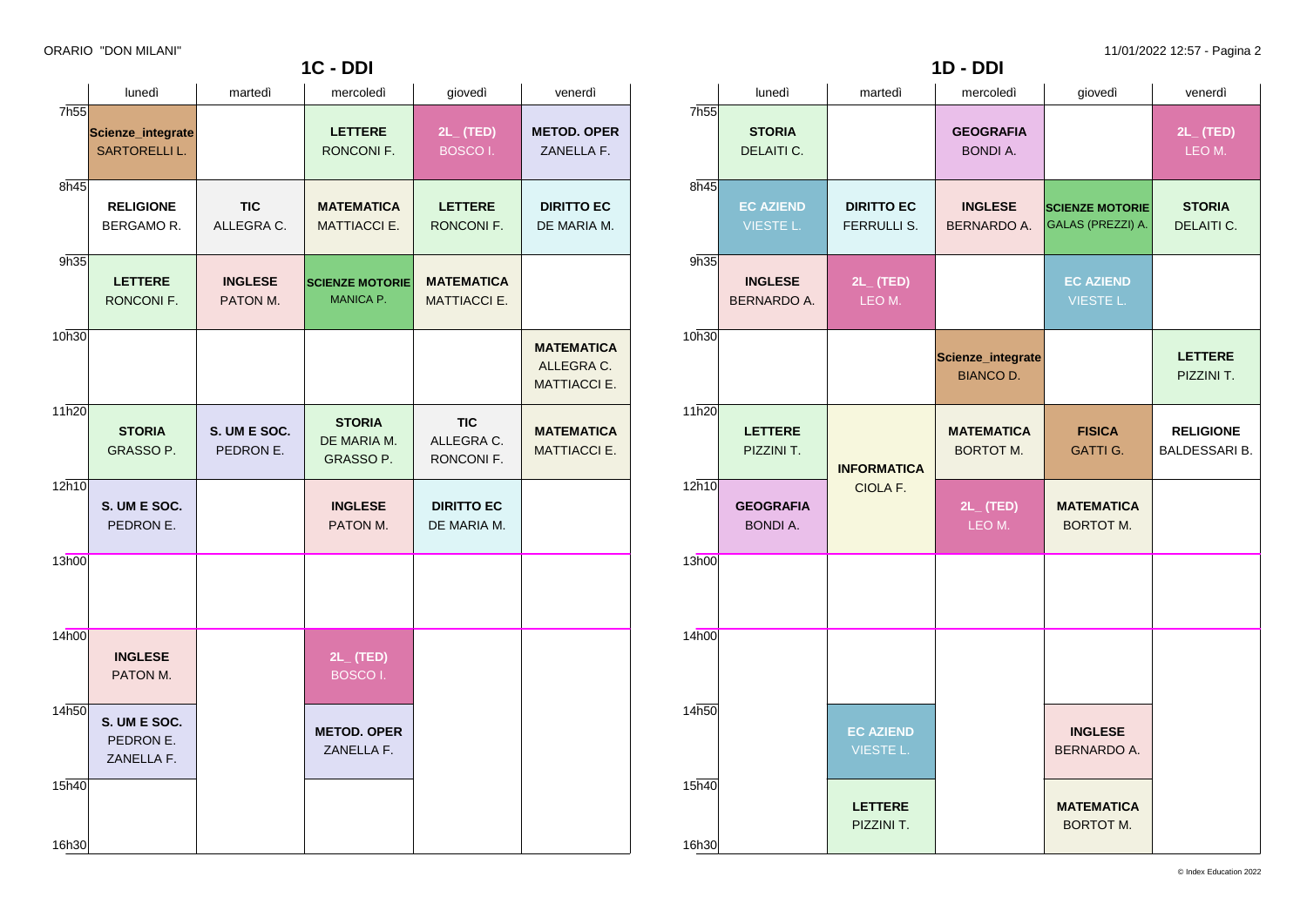| $1E - DDI$     |                                                            |                                    |                                      |                                                  |                                              |  |
|----------------|------------------------------------------------------------|------------------------------------|--------------------------------------|--------------------------------------------------|----------------------------------------------|--|
|                | lunedì                                                     | martedì                            | mercoledì                            | giovedì                                          | venerdì                                      |  |
| 7h55<br>8h45   | $2L_{-}$ (TED)<br><b>FACONDINI E.</b><br>Scienze_integrate | <b>METOD. OPER</b><br>MORLESCHI S. | <b>LETTERE</b><br>LONGO A.           | <b>MATEMATICA</b>                                | <b>RELIGIONE</b>                             |  |
|                | <b>SARTORELLI L.</b>                                       |                                    |                                      | MACRI' B.                                        | BERGAMOR.                                    |  |
| 9h35           |                                                            |                                    |                                      | <b>SCIENZE MOTORIE</b><br>GALAS (PREZZI) A.      | <b>INGLESE</b><br>BERNARDO A.                |  |
| 10h30          | <b>INGLESE</b><br><b>BERNARDO A.</b>                       | <b>LETTERE</b><br>LONGO A.         | <b>INGLESE</b><br><b>BERNARDO A.</b> |                                                  | $2L_{-}$ (TED)<br>FACONDINI E.               |  |
| 11h20          | <b>MATEMATICA</b><br>MACRI' B.<br><b>SARTORELLI L.</b>     | <b>LETTERE</b><br>LONGO A.         | <b>MATEMATICA</b><br>MACRI' B.       | S. UM E SOC.<br><b>MORLESCHI S.</b><br>PEDRON E. | <b>MATEMATICA</b><br>ALLEGRA C.<br>MACRI' B. |  |
| 12h10          |                                                            | S. UM E SOC.<br>PEDRON E.          | <b>DIRITTO EC</b><br>FERRULLI S.     | <b>METOD. OPER</b><br>MORLESCHI S.<br>PEDRON E.  |                                              |  |
| 13h00          |                                                            |                                    |                                      |                                                  |                                              |  |
| 14h00          | S. UM E SOC.<br>PEDRON E.                                  |                                    |                                      |                                                  |                                              |  |
| 14h50          | <b>LETTERE</b><br>LONGO A.                                 |                                    | <b>TIC</b>                           |                                                  |                                              |  |
| 15h40<br>16h30 |                                                            |                                    | ALLEGRA C.                           |                                                  |                                              |  |

|                  |                                                 | 1L - DDI                                      |                                         |                                                      |                                       |
|------------------|-------------------------------------------------|-----------------------------------------------|-----------------------------------------|------------------------------------------------------|---------------------------------------|
|                  | lunedì                                          | martedì                                       | mercoledì                               | giovedì                                              | venerdì                               |
| 7 <sub>h55</sub> |                                                 | S. UM E SOC.<br>ZANONI J.                     | <b>METOD. OPER</b>                      | S. UM E SOC.<br>ZANONI J.                            | <b>DIRITTO EC</b><br>CAROLI G.        |
| 8h45             | <b>MATEMATICA</b><br><b>CLEMENTI M.</b>         | <b>MATEMATICA</b><br><b>CLEMENTI M.</b>       | MORLESCHI S.                            | <b>STORIA</b><br>CAROLI G.<br>DELAITI C.             | $2L$ <sub>(FR)</sub><br>TRERE L.      |
| 9h35             | <b>INGLESE</b><br><b>GAGLIANO S.</b>            | <b>SCIENZE MOTORIE</b><br><b>SICURELLA M.</b> |                                         | $2L$ <sub>(FR)</sub><br>TRERE L.                     |                                       |
| 10h30            |                                                 |                                               | <b>STORIA</b><br>DELAITI C.             |                                                      | <b>INGLESE</b><br><b>GAGLIANO S.</b>  |
| 11h20            | <b>LETTERE</b><br>RONCONI F.                    | <b>LETTERE</b>                                | <b>TIC</b>                              | <b>RELIGIONE</b><br>BERGAMOR.                        | Scienze_integrate<br><b>BIANCO D.</b> |
| 12h10            |                                                 | RONCONI F.                                    | ALLEGRA C.                              | <b>MATEMATICA</b><br>BIANCO D.<br><b>CLEMENTI M.</b> |                                       |
| 13h00            |                                                 |                                               |                                         |                                                      |                                       |
| 14h00            | S. UM E SOC.<br>MORLESCHI S.<br>ZANONI J.       |                                               | <b>INGLESE</b><br><b>GAGLIANO S.</b>    |                                                      |                                       |
| 14h50            | <b>METOD. OPER</b><br>MORLESCHI S.<br>ZANONI J. |                                               | <b>MATEMATICA</b><br><b>CLEMENTI M.</b> |                                                      |                                       |
| 15h40<br>16h30   |                                                 |                                               |                                         |                                                      |                                       |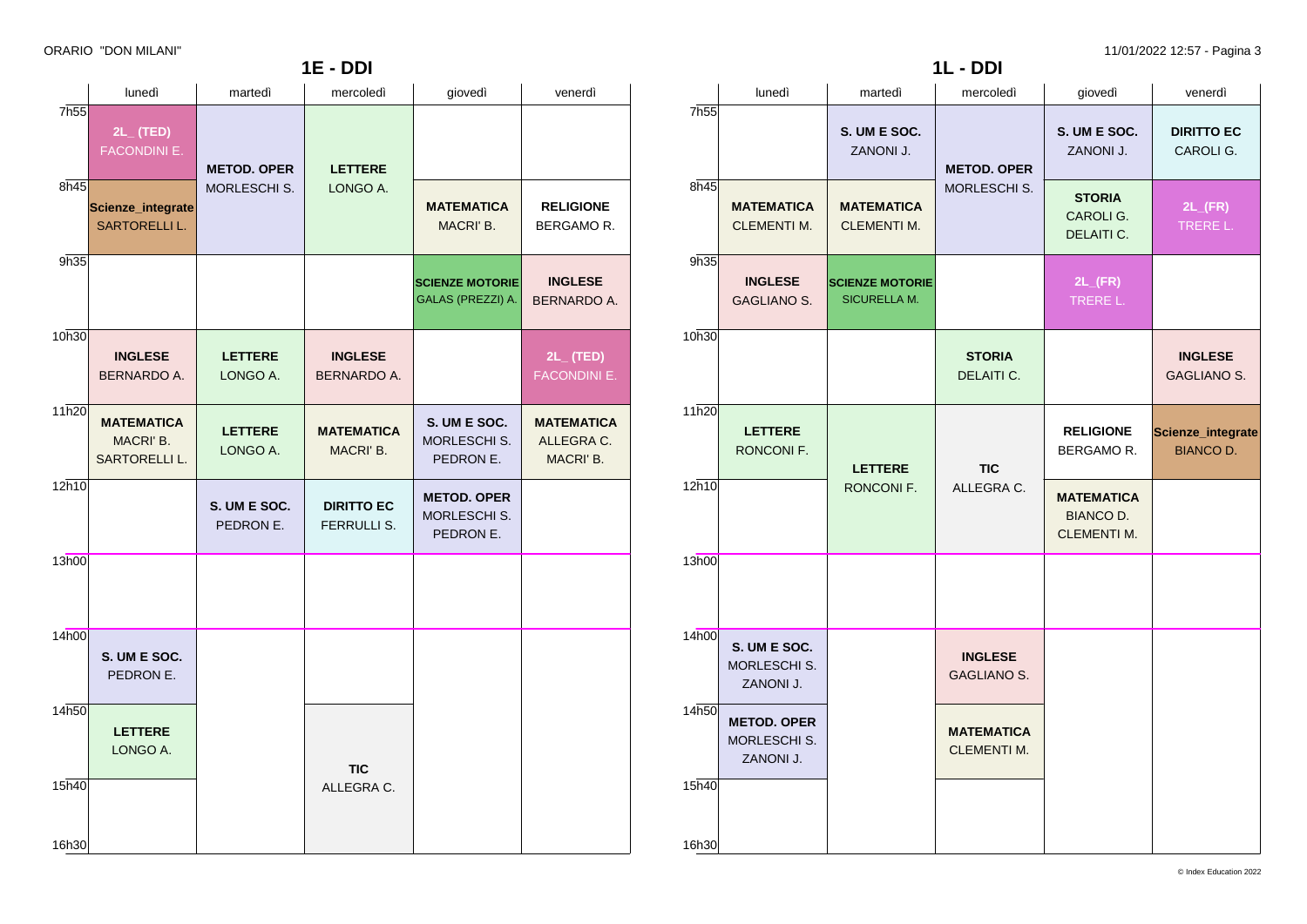**2A - DDI**

ORARIO "DON MILANI" 11/01/2022 12:57 - Pagina 4

| lunedì                                | martedì                          | mercoledì                             | giovedì                                    | venerdì                               |
|---------------------------------------|----------------------------------|---------------------------------------|--------------------------------------------|---------------------------------------|
| <b>EC AZIEND</b><br>MORANDI L.        |                                  |                                       |                                            | <b>INGLESE</b><br>LA MICELA L.        |
| <b>MATEMATICA</b><br><b>BORTOT M.</b> | MORANDI L.                       | <b>CHIMICA</b><br>SARTORELLI L.       | Scienze_integrate<br><b>SARTORELLI L.</b>  | <b>LETTERE</b><br>DE ROSA E.          |
|                                       |                                  | $2L$ <sub>(FR)</sub><br>ZANDONAI M M. | <b>GEOGRAFIA</b><br>CORRADETTI A.          |                                       |
| <b>DIRITTO EC</b>                     | <b>INFORMATICA</b>               | <b>MATEMATICA</b><br><b>BORTOT M.</b> | <b>LETTERE</b><br>DE ROSA E.               | <b>GEOGRAFIA</b><br>CORRADETTI A.     |
| <b>LETTERE</b>                        | <b>CAMMARATA J.</b>              | <b>INGLESE</b><br>LA MICELA L.        | <b>SCIENZE MOTORIE</b><br><b>VETTORIN.</b> | $2L$ <sub>(FR)</sub><br>ZANDONAI M M. |
| DE ROSA E.                            | <b>INGLESE</b><br>LA MICELA L.   |                                       |                                            |                                       |
|                                       |                                  |                                       |                                            |                                       |
|                                       | <b>RELIGIONE</b><br>TRINCHESE G. |                                       | $2L$ <sub>(FR)</sub><br>ZANDONAI M M.      |                                       |
|                                       | <b>LETTERE</b><br>DE ROSA E.     |                                       | <b>MATEMATICA</b><br><b>BORTOT M.</b>      |                                       |
|                                       |                                  |                                       |                                            |                                       |
|                                       | MOLICA NARDO P.                  | <b>EC AZIEND</b>                      |                                            |                                       |

|                  | <b>2B - DDI</b>                             |                                           |                                      |                                               |                                  |  |
|------------------|---------------------------------------------|-------------------------------------------|--------------------------------------|-----------------------------------------------|----------------------------------|--|
|                  | lunedì                                      | martedì                                   | mercoledì                            | giovedì                                       | venerdì                          |  |
| 7h <sub>55</sub> | <b>LETTERE</b><br>DE ROSA E.                | <b>LETTERE</b><br>DE ROSA E.              | <b>INGLESE</b><br>DALRI'G.           |                                               | <b>INGLESE</b><br>DALRI'G.       |  |
| 8h45             | <b>STORIA</b><br>GRASSO P.                  | Scienze_integrate<br>DE TOGNI M.          | <b>EC AZIEND</b><br><b>MORANDIL.</b> | <b>SCIENZE MOTORIE</b><br><b>SICURELLA M.</b> |                                  |  |
| 9h35             |                                             |                                           | <b>LETTERE</b><br>DE ROSA E.         | <b>DIRITTO EC</b><br>SCOPPA (LIUZZO) A.       | <b>RELIGIONE</b><br>TRINCHESE G. |  |
| 10h30            | <b>EC AZIEND</b><br><b>MORANDIL.</b>        | <b>INGLESE</b><br>DALRI'G.                |                                      |                                               | <b>MATEMATICA</b><br>CAFORIO R.  |  |
| 11h20            | <b>MATEMATICA</b><br>CAFORIO R.             | <b>GEOGRAFIA</b><br>CORRADETTI A.         | <b>GEOGRAFIA</b><br>CORRADETTI A.    | <b>STORIA</b><br>GRASSO P.                    | $2L$ (TED)<br>MONTI GUARNIERI G. |  |
| 12h10            | $2L_{-}$ (TED)<br><b>MONTI GUARNIERI G.</b> |                                           | <b>MATEMATICA</b><br>CAFORIO R.      | $2L_{-}$ (TED)<br><b>MONTI GUARNIERI G.</b>   |                                  |  |
| 13h00            |                                             |                                           |                                      |                                               |                                  |  |
| 14h00            |                                             |                                           |                                      | <b>CHIMICA</b><br>DE TOGNI M.                 |                                  |  |
| 14h50            |                                             |                                           |                                      | <b>EC AZIEND</b><br><b>MORANDI L.</b>         |                                  |  |
| 15h40            |                                             | <b>INFORMATICA</b><br><b>CAMMARATA J.</b> |                                      |                                               |                                  |  |
| 16h30            |                                             |                                           |                                      |                                               |                                  |  |

© Index Education 2022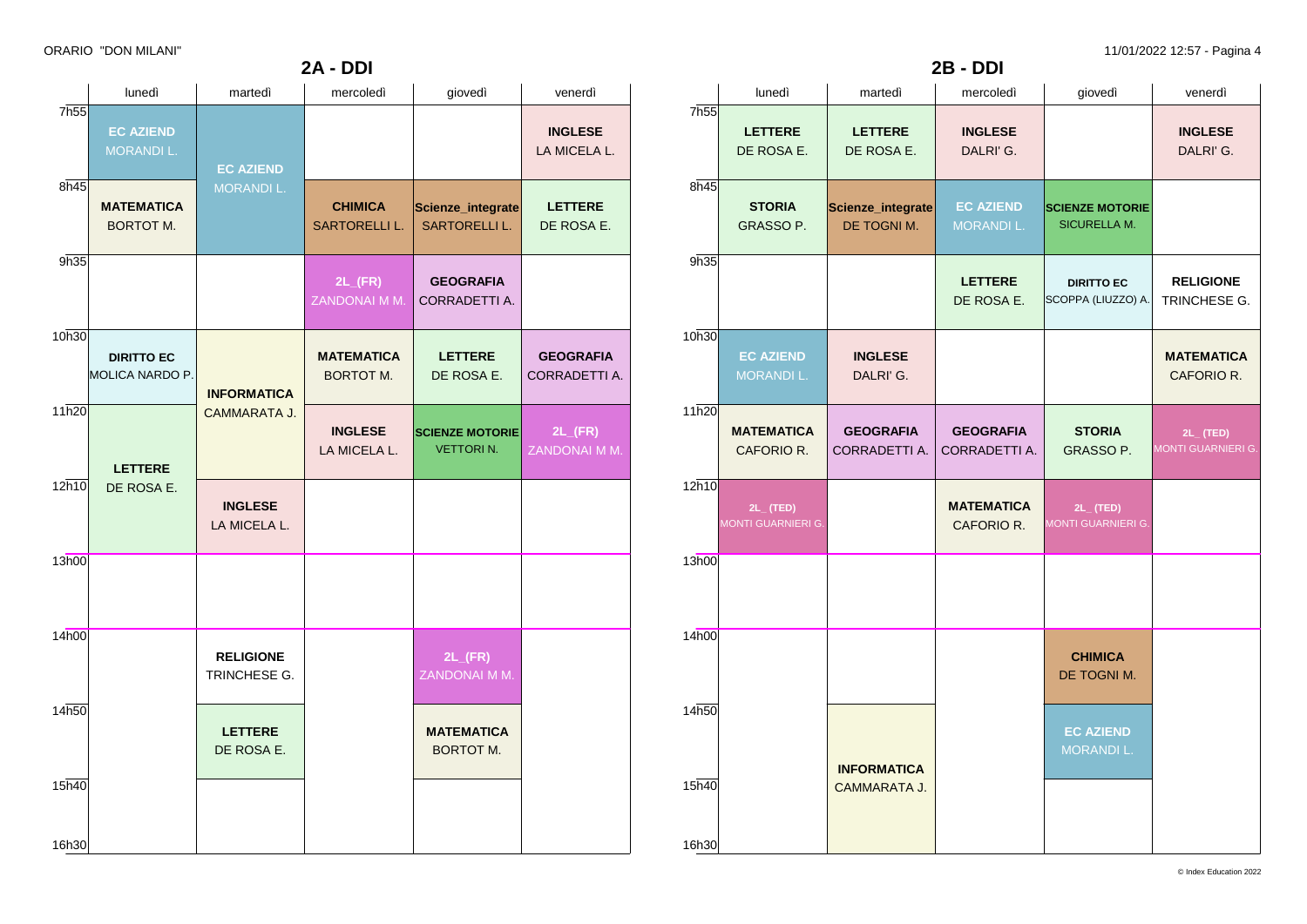| <b>2D - DDI</b> |                                   |                                     |                                       |                                                       |                                          |  |
|-----------------|-----------------------------------|-------------------------------------|---------------------------------------|-------------------------------------------------------|------------------------------------------|--|
|                 | lunedì                            | martedì                             | mercoledì                             | giovedì                                               | venerdì                                  |  |
| 7h55            | <b>MATEMATICA</b><br>CHIUSOLE M.  |                                     | <b>MATEMATICA</b><br>CHIUSOLE M.      | <b>INFORMATICA</b>                                    |                                          |  |
| 8h45            | <b>LETTERE</b><br>PIZZINI T.      | <b>DIRITTO EC</b><br>D'AMARIO V.    |                                       | ALLEGRA C.                                            | $2L_{-}$ (TED)<br>LEO M.                 |  |
| 9h35            | <b>EC AZIEND</b><br>VIESTE L.     | Scienze_integrate<br>DE TOGNI M.    | <b>EC AZIEND</b><br>VIESTE L.         | <b>MATEMATICA</b><br>CHIUSOLE M.                      | <b>GEOGRAFIA</b><br><b>CORRADETTI A.</b> |  |
| 10h30           | $2L_{-}$ (TED)<br>LEO M.          |                                     | <b>LETTERE</b><br>PIZZINI T.          | <b>INGLESE</b><br>ANGELI (BANAL) K. ANGELI (BANAL) K. | <b>INGLESE</b>                           |  |
| 11h20           | <b>GEOGRAFIA</b><br>CORRADETTI A. | <b>EC AZIEND</b><br>VIESTE L.       | <b>SCIENZE MOTORIE</b><br>PETROLLI T. |                                                       | <b>LETTERE</b><br>PIZZINI T.             |  |
| 12h10           |                                   | <b>LETTERE</b><br>PIZZINI T.        |                                       |                                                       |                                          |  |
| 13h00           |                                   |                                     |                                       |                                                       |                                          |  |
| 14h00           |                                   | <b>LETTERE</b><br>PIZZINI T.        |                                       | <b>RELIGIONE</b><br>TRINCHESE G.                      |                                          |  |
| 14h50           |                                   | <b>INGLESE</b><br>ANGELI (BANAL) K. |                                       | <b>CHIMICA</b><br>DE TOGNI M.                         |                                          |  |
| 15h40<br>16h30  |                                   |                                     |                                       | $2L_{-}$ (TED)<br>LEO M.                              |                                          |  |

|                | lunedì                                         | martedì                                     | mercoledì                                    | giovedì                      | venerdì                                            |
|----------------|------------------------------------------------|---------------------------------------------|----------------------------------------------|------------------------------|----------------------------------------------------|
| 7h55           |                                                | S. UM E SOC.<br>DE SIMONE R.                |                                              | S. UM E SOC.<br>DE SIMONE R. | <b>MATEMATICA</b><br>CAFORIO R.                    |
| 8h45           | <b>TIC</b><br>ALLEGRA C.                       | <b>MATEMATICA</b><br>CAFORIO R.             | <b>GEOGRAFIA</b><br>CORRADETTI A.            | <b>LETTERE</b>               |                                                    |
| 9h35           | <b>LETTERE</b><br>CASTALDO E.                  | <b>LETTERE</b><br>ALLEGRA C.<br>CASTALDO E. | <b>LETTERE</b><br>CASTALDO E.                | CASTALDO E.                  | <b>METOD. OPER</b><br>DE SIMONE R.<br>MORLESCHI S. |
| 10h30          | Scienze_integrate<br>CAFORIO R.<br>DE TOGNI M. |                                             | $2L_{-}$ (TED)<br>ROBOL D.                   |                              | <b>DIRITTO EC</b><br>DE MARIA M.                   |
| 11h20          | <b>METOD. OPER</b><br><b>MORLESCHI S.</b>      | <b>INGLESE</b><br>LACAVA C.<br>PATON M.     | <b>SCIENZE MOTORIE</b><br>MANICA P.          | $2L_{-}$ (TED)<br>ROBOL D.   | Scienze_integrate<br>DE TOGNI M.                   |
| 12h10          |                                                | <b>DIRITTO EC</b><br>DE MARIA M.            |                                              | <b>INGLESE</b><br>PATON M.   |                                                    |
| 13h00          |                                                |                                             |                                              |                              |                                                    |
| 14h00          |                                                |                                             |                                              |                              |                                                    |
| 14h50          | <b>MATEMATICA</b><br>CAFORIO R.                |                                             | S. UM E SOC.<br>DE SIMONE R.<br>MORLESCHI S. |                              |                                                    |
| 15h40<br>16h30 | <b>INGLESE</b><br>PATON M.                     |                                             | <b>RELIGIONE</b><br>BERGAMO R.               |                              |                                                    |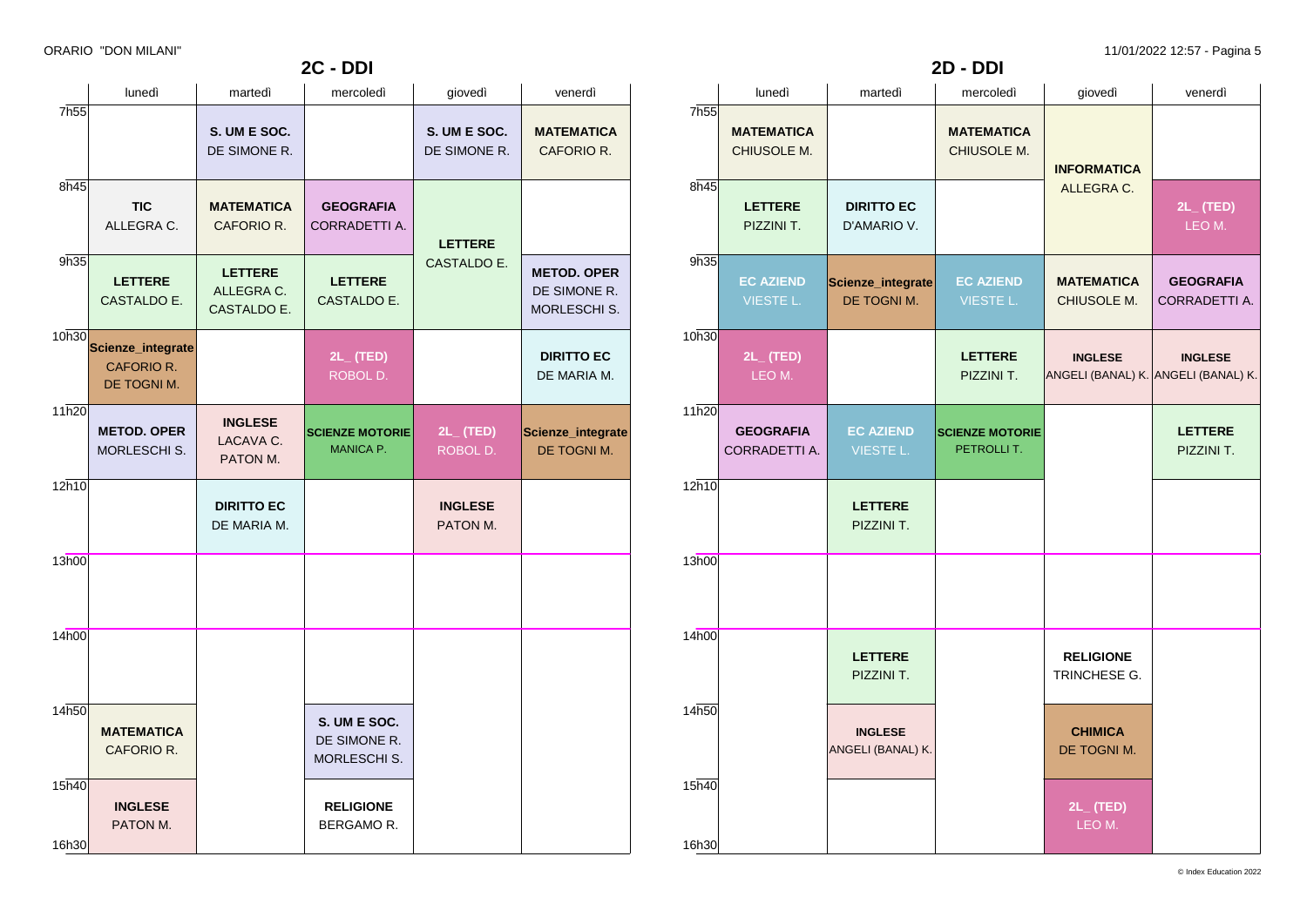|                  | lunedì                                               | martedì                                              | mercoledì                                     | giovedì                          | venerdì                                    |
|------------------|------------------------------------------------------|------------------------------------------------------|-----------------------------------------------|----------------------------------|--------------------------------------------|
| 7h <sub>55</sub> | <b>METOD. OPER</b>                                   | <b>LETTERE</b>                                       |                                               | <b>INGLESE</b><br>LACAVA C.      |                                            |
| 8h45             | ZANELLA F.                                           | <b>FACCIOLI S.</b>                                   | <b>TIC</b><br>CAMMARATA J.                    | S. UM E SOC.<br>ZANONI J.        | <b>SCIENZE MOTORIE</b><br><b>VETTORIN.</b> |
| 9h35             |                                                      |                                                      |                                               |                                  | $2L_{-}$ (TED)<br><b>FACONDINI E.</b>      |
| 10h30            | $2L_{-}$ (TED)<br>FACONDINI E.                       | Scienze_integrate<br>DE TOGNI M.<br><b>MACRI' B.</b> | <b>INGLESE</b><br>LACAVA C.<br>PATON M.       | <b>RELIGIONE</b><br>BERGAMOR.    | S. UM E SOC.                               |
| 11h20            | <b>LETTERE</b><br>CAMMARATA J.<br><b>FACCIOLI S.</b> | <b>DIRITTO EC</b><br>DE MARIA M.                     | <b>LETTERE</b><br><b>FACCIOLI S.</b>          | <b>MATEMATICA</b><br>MACRI' B.   | ZANELLA F.<br>ZANONI J.                    |
| 12h10            | <b>MATEMATICA</b><br>MACRI' B.                       | <b>GEOGRAFIA</b><br>CORRADETTI A.                    | <b>LETTERE</b><br><b>FACCIOLI S.</b>          | Scienze_integrate<br>DE TOGNI M. |                                            |
| 13h00            |                                                      |                                                      |                                               |                                  |                                            |
| 14h00            | <b>INGLESE</b><br>LACAVA C.                          |                                                      | <b>METOD. OPER</b><br>ZANELLA F.<br>ZANONI J. |                                  |                                            |
| 14h50            |                                                      |                                                      | <b>MATEMATICA</b><br>MACRI' B.                |                                  |                                            |
| 15h40<br>16h30   |                                                      |                                                      |                                               |                                  |                                            |
|                  |                                                      |                                                      |                                               |                                  |                                            |

**2E - DDI**

|       | lunedì                                                    | martedì                                       | mercoledì                                | giovedì                       | venerdì                               |
|-------|-----------------------------------------------------------|-----------------------------------------------|------------------------------------------|-------------------------------|---------------------------------------|
| 7h55  |                                                           | <b>MATEMATICA</b><br>MACRI' B.                | $2L_{-}$ (TED)<br>ROBOL D.               | <b>METOD. OPER</b>            |                                       |
| 8h45  | <b>TIC</b><br>DE MARCHI M.                                | Scienze_integrate<br><b>BIANCO D.</b>         | <b>GEOGRAFIA</b><br><b>BONDI A.</b>      | ZANELLA F.                    | <b>DIRITTO EC</b><br>CAROLI G.        |
| 9h35  | <b>LETTERE</b><br>DE MARCHI M.<br>GRASSO P.               | <b>METOD, OPER</b><br>ZANELLA F.<br>ZANONI J. | <b>INGLESE</b><br>BERNARDO A.            | <b>LETTERE</b>                | <b>MATEMATICA</b><br>MACRI' B.        |
| 10h30 |                                                           |                                               |                                          | GRASSO P.                     | Scienze_integrate<br><b>BIANCO D.</b> |
| 11h20 | <b>INGLESE</b><br>ANGELI (BANAL) K.<br><b>BERNARDO A.</b> | <b>LETTERE</b><br>GRASSO P.                   | S. UM E SOC.<br>ZANELLA F.<br>ZANONI J.  |                               | <b>INGLESE</b><br><b>BERNARDO A.</b>  |
| 12h10 | S. UM E SOC.<br>ZANONI J.                                 | S. UM E SOC.<br>ZANONI J.                     | <b>LETTERE</b><br>GRASSO P.              | <b>MATEMATICA</b><br>MACRI'B. |                                       |
| 13h00 |                                                           |                                               |                                          |                               |                                       |
| 14h00 | $2L_{-}$ (TED)<br>ROBOL D.                                |                                               |                                          |                               |                                       |
| 14h50 | <b>SCIENZE MOTORIE</b><br>GALAS (PREZZI) A.               |                                               | <b>RELIGIONE</b><br><b>BALDESSARI B.</b> |                               |                                       |
| 15h40 |                                                           |                                               |                                          |                               |                                       |
| 16h30 |                                                           |                                               |                                          |                               |                                       |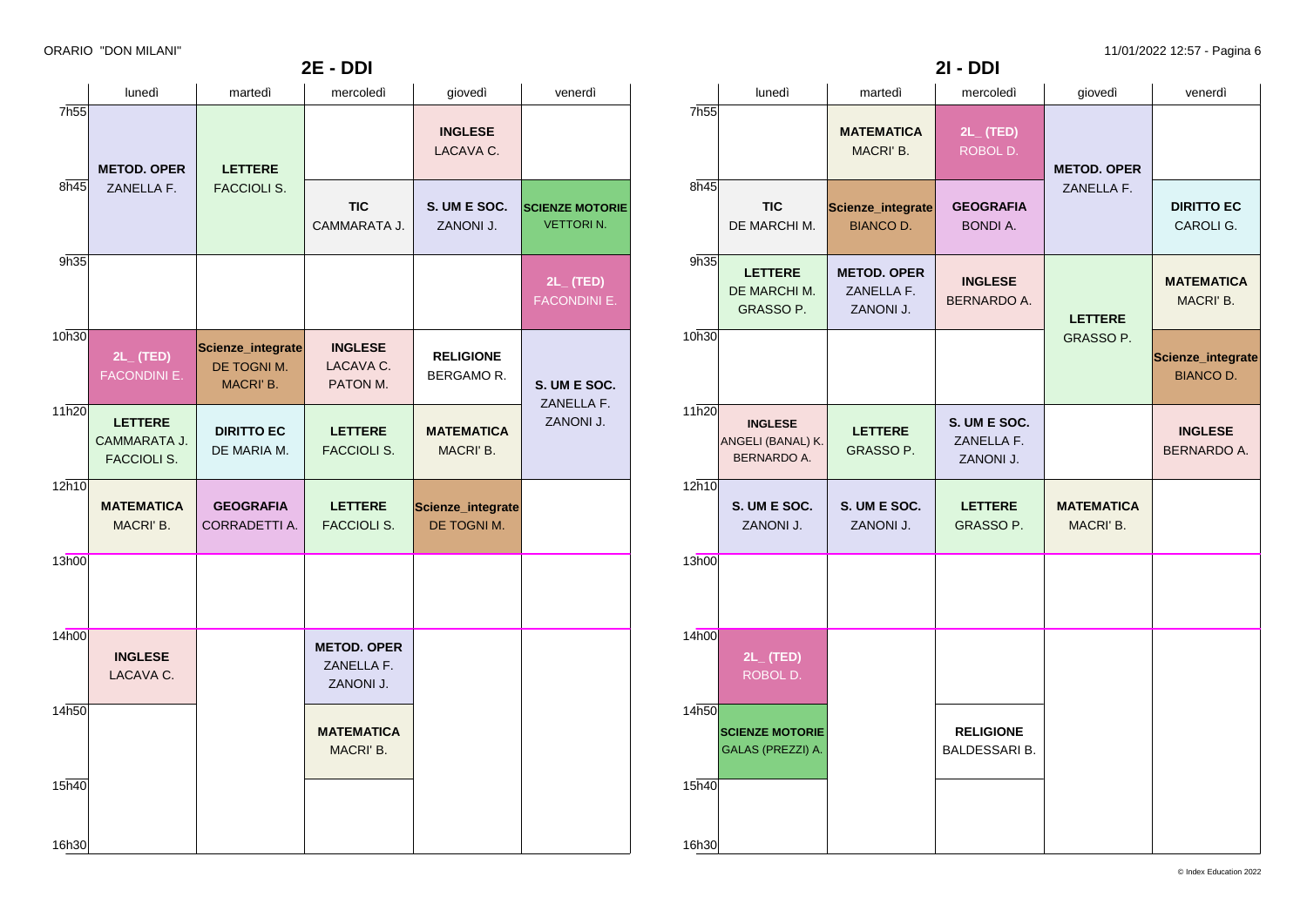|         |       |                                |                                            | 3A - DDI                                  |                                          |                                            |
|---------|-------|--------------------------------|--------------------------------------------|-------------------------------------------|------------------------------------------|--------------------------------------------|
|         |       | lunedì                         | martedì                                    | mercoledì                                 | giovedì                                  | venerdì                                    |
|         | 7h55  | <b>LETTERE</b><br>MODENA L.    |                                            | <b>DISC. TUR</b>                          | <b>LETTERE</b><br>MODENA L.              | <b>ARTE E TERRIT.</b><br>BOLNER M.         |
| S.      | 8h45  | $3L_{-}$ (TED)<br>FALCONE M.   | <b>SCIENZE MOTORIE</b><br><b>VETTORIN.</b> | CARULLO G.                                | <b>MATEMATICA</b><br><b>MATTIACCI E.</b> | <b>DISC. TUR</b><br>CARULLO G.             |
|         | 9h35  | <b>DISC. TUR</b><br>CARULLO G. | <b>DIRITTO LEGIS.</b><br><b>BARBERIL.</b>  |                                           |                                          | $2L$ <sub>(FR)</sub><br>ZANDONAI M M.      |
|         | 10h30 |                                | <b>MATEMATICA</b><br>MATTIACCI E.          | <b>DIRITTO LEGIS.</b><br><b>BARBERIL.</b> | <b>INGLESE</b><br>BAROZZI C.             |                                            |
| A<br>1. | 11h20 | GEOG. TUR.<br>CARIDI N.        | <b>LETTERE</b><br>MODENA L.                | $3L_{-}$ (TED)<br>FALCONE M.              | $2L$ <sub>(FR)</sub><br>ZANDONAI M M.    | <b>DIRITTO LEGIS.</b><br><b>BARBERI L.</b> |
|         | 12h10 | <b>LETTERE</b><br>MODENA L.    |                                            | <b>INGLESE</b><br><b>BAROZZI C.</b>       |                                          |                                            |
|         | 13h00 |                                |                                            |                                           |                                          |                                            |
|         | 14h00 |                                | <b>INFORMATICA</b><br>CIOLA F.             |                                           | $3L_{-}$ (TED)<br><b>FALCONE M.</b>      |                                            |
|         | 14h50 |                                | <b>INGLESE</b><br><b>BAROZZI C.</b>        |                                           |                                          |                                            |
|         | 15h40 |                                | <b>RELIGIONE</b><br>TRINCHESE G.           |                                           |                                          |                                            |
|         | 16h30 |                                |                                            |                                           |                                          |                                            |

|                   | lunedì                                               | martedì                                       | mercoledì                             | giovedì                                                | venerdì                                   |
|-------------------|------------------------------------------------------|-----------------------------------------------|---------------------------------------|--------------------------------------------------------|-------------------------------------------|
| 7 <sub>h55</sub>  |                                                      | <b>MATEMATICA</b><br><b>CLEMENTI M.</b>       | <b>LETTERE</b>                        |                                                        | S. UM E SOC.<br>MORLESCHI S.<br>ZANONI J. |
| $8\overline{n45}$ | <b>INGLESE</b><br>DALRI'G.                           | <b>DIRITTO EC</b><br>CAROLI G.                | <b>FACCIOLI S.</b>                    | <b>TIC</b><br>DE MARCHI M.                             |                                           |
| 9h35              | $2L$ <sub>(FR)</sub><br>ZANDONAI B B.                |                                               | Scienze_integrate<br>DE TOGNI M.      | <b>MATEMATICA</b><br><b>CLEMENTI M.</b>                |                                           |
| 10h30             |                                                      | <b>METOD. OPER</b><br>ZANELLA F.<br>ZANONI J. |                                       | <b>INGLESE</b><br>DALRI'G.<br>PATON M.                 | <b>LETTERE</b><br><b>FACCIOLI S.</b>      |
| 11h20             | <b>METOD. OPER</b>                                   | <b>SCIENZE MOTORIE</b><br>PETROLLIT.          | $2L$ <sub>(FR)</sub><br>ZANDONAI B B. | Scienze_integrate<br><b>CLEMENTI M.</b><br>DE TOGNI M. | <b>MATEMATICA</b><br><b>CLEMENTI M.</b>   |
| 12h10             | ZANELLA F.                                           |                                               | S. UM E SOC.<br>ZANONI J.             | <b>GEOGRAFIA</b><br>CORRADETTI A.                      |                                           |
| 13h00             |                                                      |                                               |                                       |                                                        |                                           |
| 14h00             | <b>LETTERE</b><br>DE MARCHI M.<br><b>FACCIOLI S.</b> |                                               |                                       |                                                        |                                           |
| 14 <sub>h50</sub> | <b>LETTERE</b><br><b>FACCIOLI S.</b>                 |                                               | <b>RELIGIONE</b><br>BERGAMO R.        |                                                        |                                           |
| 15h40             |                                                      |                                               | <b>INGLESE</b><br>DALRI'G.            |                                                        |                                           |
| 16h30             |                                                      |                                               |                                       |                                                        |                                           |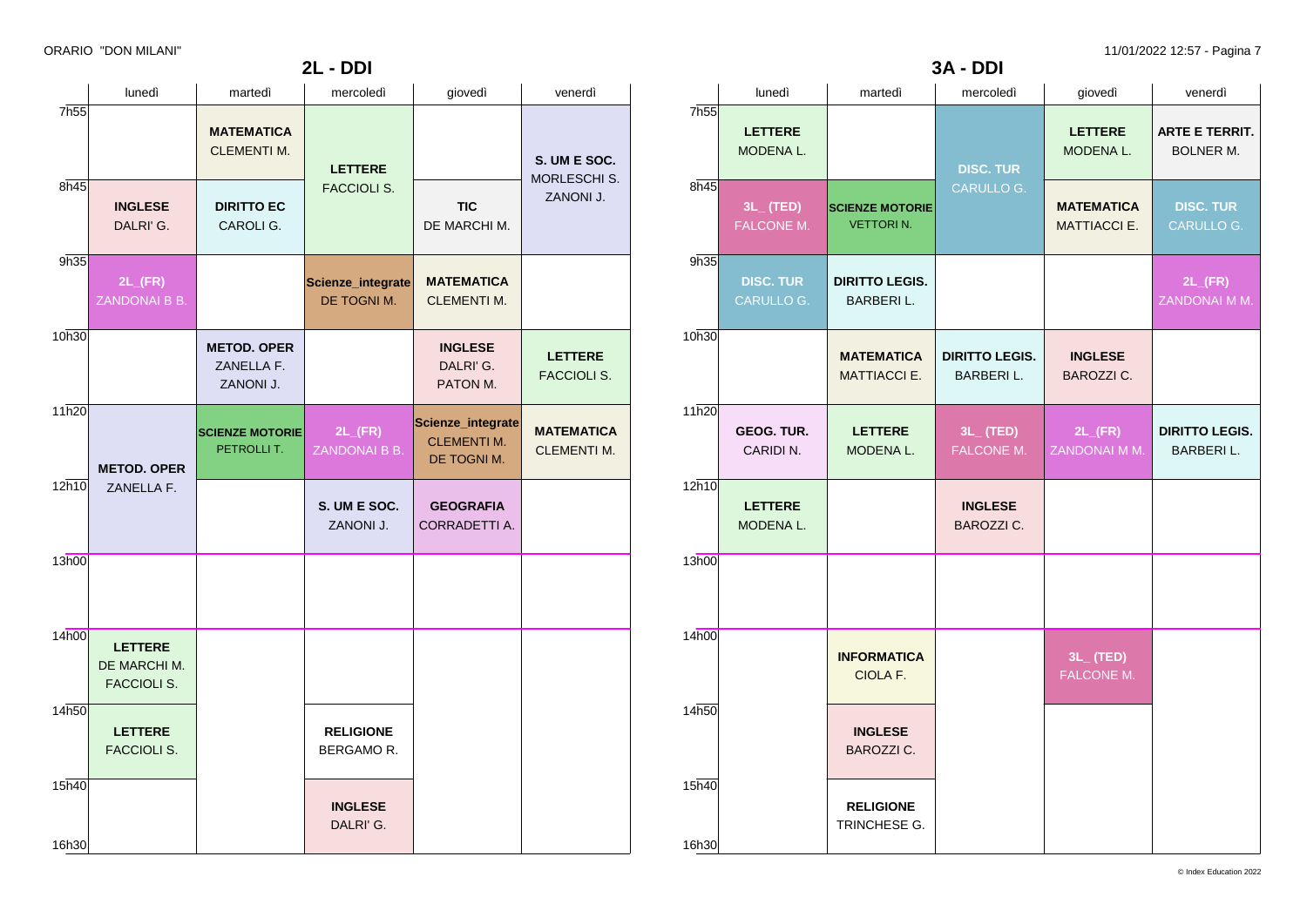|                  | <b>3B - DDI</b>                       |                                                                                     |                                       |                                       |                                                                                     |  |  |
|------------------|---------------------------------------|-------------------------------------------------------------------------------------|---------------------------------------|---------------------------------------|-------------------------------------------------------------------------------------|--|--|
|                  | lunedì                                | martedì                                                                             | mercoledì                             | giovedì                               | venerdì                                                                             |  |  |
| 7h <sub>55</sub> | <b>DIRITTO LEGIS.</b><br>D'AMARIO V.  |                                                                                     | <b>GEOG. TUR.</b><br>CARIDIN.         | <b>MATEMATICA</b><br>TRAINOTTI E.     |                                                                                     |  |  |
| 8h45             |                                       |                                                                                     | <b>DISC. TUR</b><br><b>BISOFFI S.</b> | <b>INGLESE</b><br>LA MICELA L.        | <b>SCIENZE MOTORIE</b><br><b>SICURELLA M.</b>                                       |  |  |
| 9h35             | $2L_{-}$ (TED)<br><b>FACONDINI E.</b> | <b>MATEMATICA</b><br><b>TRAINOTTI E.</b>                                            | $2L_{-}$ (TED)<br><b>FACONDINI E.</b> | <b>DISC. TUR</b><br><b>BISOFFI S.</b> | $3L$ <sub>(FR)</sub><br>ZANDONAI B B.<br>$3B$ fr<br>3L_(SP), GALLOTTA G.<br><3B> sp |  |  |
| 10h30            | <b>INGLESE</b><br>LA MICELA L.        | <b>DISC. TUR</b>                                                                    | <b>LETTERE</b><br><b>BOLDRINI C.</b>  |                                       | <b>DIRITTO LEGIS.</b><br>D'AMARIO V.                                                |  |  |
| 11h20            | <b>LETTERE</b>                        | <b>BISOFFIS.</b>                                                                    |                                       | <b>LETTERE</b><br><b>BOLDRINI C.</b>  | $2L_{-}$ (TED)<br><b>FACONDINI E.</b>                                               |  |  |
| 12h10            | <b>BOLDRINI C.</b>                    | $3L$ <sub>(FR)</sub><br>ZANDONAI B B.<br>$3B$ fr<br>3L_(SP), GALLOTTA G.<br>$3B>sp$ |                                       | <b>RELIGIONE</b><br>TRINCHESE G.      |                                                                                     |  |  |
| 13h00            |                                       |                                                                                     |                                       |                                       |                                                                                     |  |  |
| 14h00            |                                       | <b>INGLESE</b><br>LA MICELA L.                                                      |                                       | <b>ARTE E TERRIT.</b><br>DECET E.     |                                                                                     |  |  |
| 14h50            |                                       | <b>INFORMATICA</b><br>CIOLA F.                                                      |                                       |                                       |                                                                                     |  |  |
| 15h40            |                                       |                                                                                     |                                       |                                       |                                                                                     |  |  |
| 16h30            |                                       |                                                                                     |                                       |                                       |                                                                                     |  |  |

|                  | lunedì                              | martedì                                    | mercoledì                               | giovedì                                    | venerdì                                    |
|------------------|-------------------------------------|--------------------------------------------|-----------------------------------------|--------------------------------------------|--------------------------------------------|
| 7h <sub>55</sub> | <b>RELIGIONE</b><br>TRINCHESE G.    | <b>LETTERE</b><br><b>GALLANI R.</b>        |                                         | <b>INGLESE</b><br>DALRI'G.                 | <b>PSICOLOGIA</b><br><b>BOMBARDELLI R.</b> |
| 8h45             | <b>PSICOLOGIA</b>                   | <b>MATEMATICA</b><br><b>TRAINOTTI E.</b>   | <b>INGLESE</b><br>DALRI'G.              | <b>IGIENE E CMS</b><br>MODESTIK.           |                                            |
|                  | 9h35 BOMBARDELLIR.                  | <b>METOD. OPER</b><br>MUSCHIO A.           | <b>DIRITTO LEGIS.</b><br>DE MARIA M.    |                                            | <b>LETTERE</b>                             |
| 10h30            | $2L_{-}$ (TED)<br>FALCONE M.        |                                            | $2L_{-}$ (TED)<br>FALCONE M.            | <b>DIRITTO LEGIS.</b><br>DE MARIA M.       | <b>GALLANI R.</b>                          |
| 11h20            |                                     | <b>PSICOLOGIA</b><br><b>BOMBARDELLI R.</b> | <b>IGIENE E CMS</b><br><b>MODESTIK.</b> | <b>SCIENZE MOTORIE</b><br><b>MANICA P.</b> | <b>METOD. OPER</b><br>MUSCHIO A.           |
| 12h10            | <b>METOD. OPER</b><br>MUSCHIO A.    | <b>INGLESE</b><br>DALRI'G.                 |                                         |                                            |                                            |
| 13h00            |                                     |                                            |                                         |                                            |                                            |
| 14h00            | <b>LETTERE</b><br><b>GALLANI R.</b> |                                            | <b>MATEMATICA</b><br>TRAINOTTI E.       |                                            |                                            |
| 14h50            | <b>IGIENE E CMS</b><br>MODESTIK.    |                                            | <b>METOD. OPER</b><br>MUSCHIO A.        |                                            |                                            |
| 15h40            |                                     |                                            |                                         |                                            |                                            |
| 16h30            |                                     |                                            |                                         |                                            |                                            |

**3C - DDI**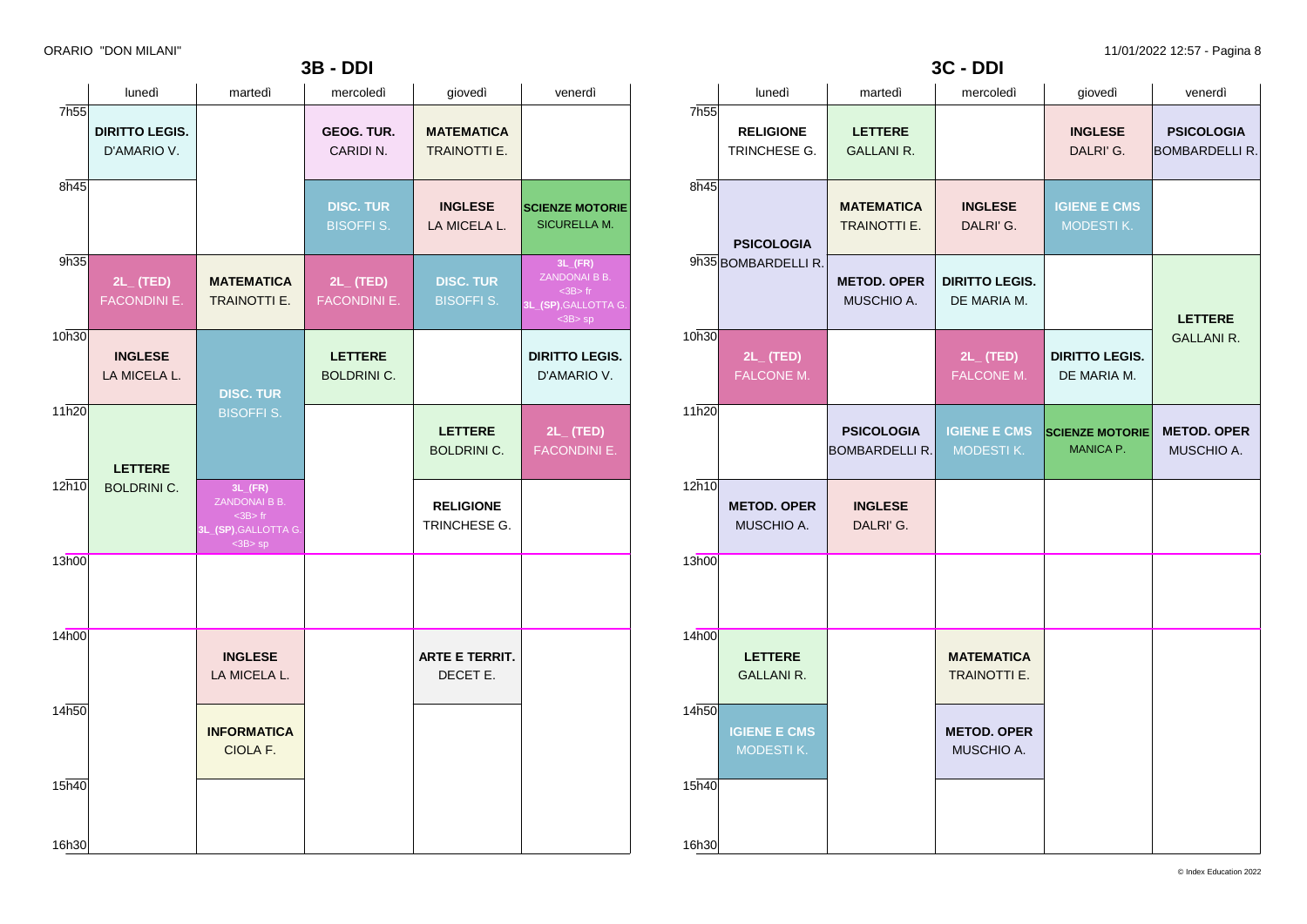|                  |                                      |                                              | <b>3D - DDI</b>                                         |                                              |                                              |
|------------------|--------------------------------------|----------------------------------------------|---------------------------------------------------------|----------------------------------------------|----------------------------------------------|
|                  | lunedì                               | martedì                                      | mercoledì                                               | giovedì                                      | venerdì                                      |
| 7h <sub>55</sub> | <b>LETTERE</b>                       | <b>MATEMATICA</b><br><b>TRAINOTTI E.</b>     | <b>ARTE E TERRIT.</b><br>DECET E.                       | <b>DIRITTO LEGIS.</b><br><b>FARRUGGIA F.</b> | 3L(SP)<br><b>GALLOTTA G.</b>                 |
| 8h45             | SODA P.                              | <b>LETTERE</b><br>SODA P.                    | <b>INGLESE</b><br><b>GAGLIANO S.</b>                    | 3L(SP)<br><b>GALLOTTA G.</b>                 | <b>LETTERE</b><br>SODA P.                    |
| 9h35             | $2L_{-}$ (TED)<br>MONTI GUARNIERI G. |                                              |                                                         | <b>INGLESE</b><br><b>GAGLIANO S.</b>         | <b>DIRITTO LEGIS.</b><br><b>FARRUGGIA F.</b> |
| 10h30            |                                      | $2L_{-}$ (TED)                               | $2L_{-}$ (TED)<br>MONTI GUARNIERI G. MONTI GUARNIERI G. |                                              | <b>INFORMATICA</b><br>CAMMARATA J.           |
| 11h20            | <b>DISC. TUR</b><br>PATTANARO M.     | <b>INGLESE</b><br><b>GAGLIANO S.</b>         | <b>DISC. TUR</b><br>PATTANARO M.                        | <b>SCIENZE MOTORIE</b><br>PETROLLIT.         | <b>DISC. TUR</b><br>PATTANARO M.             |
| 12h10            | <b>GEOG. TUR.</b><br>CARIDI N.       |                                              | <b>MATEMATICA</b><br><b>TRAINOTTI E.</b>                |                                              |                                              |
| 13h00            |                                      |                                              |                                                         |                                              |                                              |
| 14h00            |                                      | <b>DISC. TUR</b><br>PATTANARO M.             |                                                         | <b>RELIGIONE</b><br>BERGAMOR.                |                                              |
| 14h50            |                                      | <b>DIRITTO LEGIS.</b><br><b>FARRUGGIA F.</b> |                                                         |                                              |                                              |
| 15h40            |                                      |                                              |                                                         |                                              |                                              |
| 16h30            |                                      |                                              |                                                         |                                              |                                              |

|                | lunedì                           | martedì                     | mercoledì                            | giovedì                            | venerdì                            |  |
|----------------|----------------------------------|-----------------------------|--------------------------------------|------------------------------------|------------------------------------|--|
| 7h55           | <b>RELIGIONE</b><br>BERGAMO R.   | <b>PSICOLOGIA</b>           |                                      |                                    | <b>LETTERE</b><br>DELAITI C.       |  |
| 8h45           | <b>METOD. OPER</b><br>COMPER S.  | PEDICONI P.                 | <b>LETTERE</b><br>DELAITI C.         | <b>PSICOLOGIA</b><br>PEDICONI P.   |                                    |  |
| 9h35           | $2L_{-}$ (TED)<br>PETRUZZELLI O. | <b>INGLESE</b><br>LACAVA C. | <b>METOD. OPER</b><br>COMPER S.      | <b>LETTERE</b><br>DELAITI C.       | <b>PSICOLOGIA</b><br>PEDICONI P.   |  |
| 10h30          |                                  |                             |                                      | <b>INGLESE</b><br>LACAVA C.        | <b>DIRITTO LEGIS.</b><br>CAROLI G. |  |
| 11h20          | <b>IGIENE E CMS</b>              | <b>METOD. OPER</b>          | <b>MATEMATICA</b><br>CAFORIO R.      |                                    | <b>MATEMATICA</b><br>CAFORIO R.    |  |
| 12h10          | <b>FORZIATI C.</b>               | COMPER S.                   | <b>DIRITTO LEGIS.</b><br>CAROLI G.   | <b>IGIENE E CMS</b><br>FORZIATI C. |                                    |  |
| 13h00          |                                  |                             |                                      |                                    |                                    |  |
| 14h00          |                                  |                             | $2L_{-}$ (TED)<br>PETRUZZELLI O.     |                                    |                                    |  |
| 14h50          | <b>LETTERE</b><br>DELAITI C.     |                             | <b>SCIENZE MOTORIE</b><br>PETROLLIT. |                                    |                                    |  |
| 15h40<br>16h30 | <b>INGLESE</b><br>LACAVA C.      |                             |                                      |                                    |                                    |  |

**3E - DDI**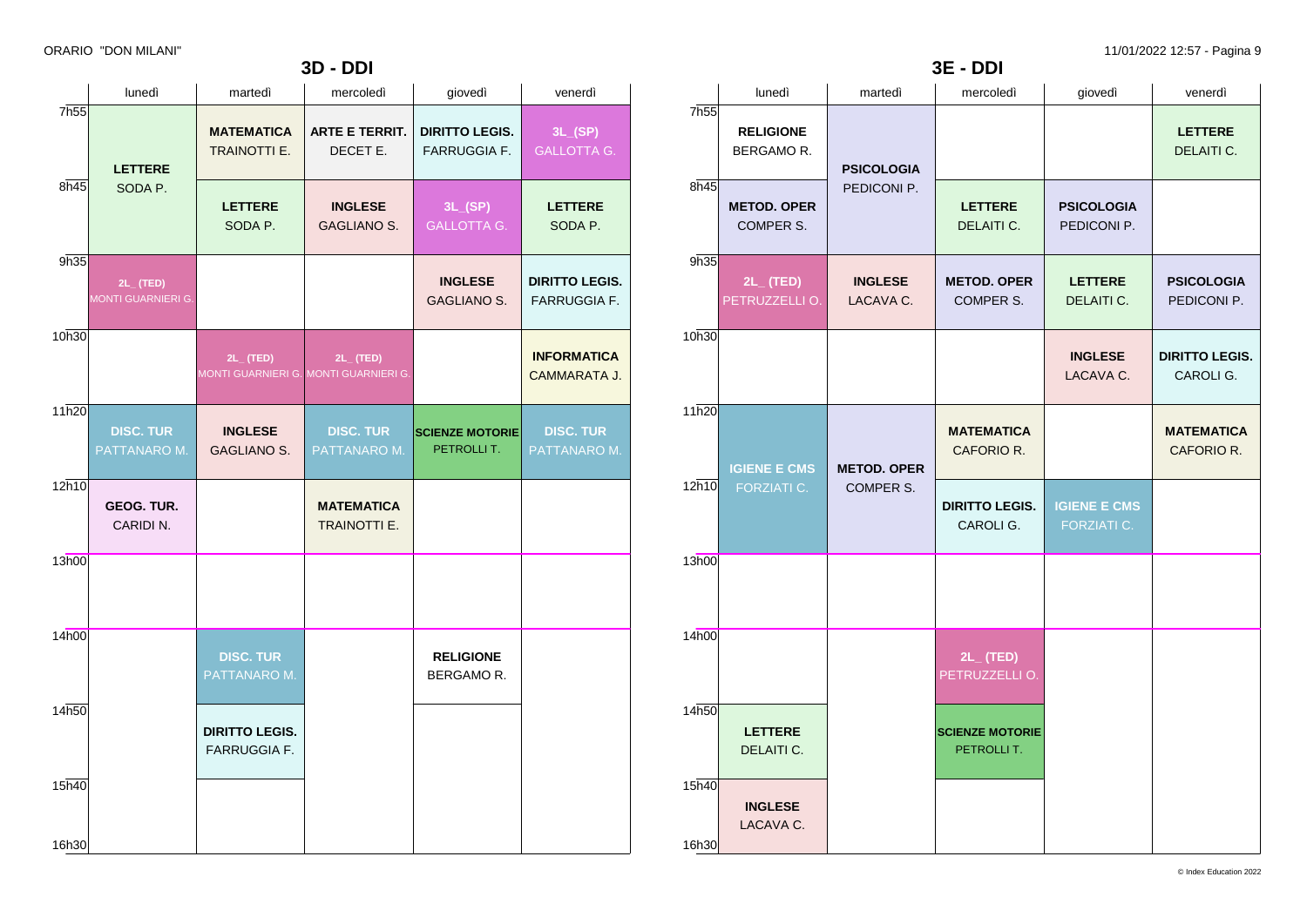**3F - DDI**

|       |                                      |                                     | JΙ<br>- וש                           |                                      |                                     |                   |                                |
|-------|--------------------------------------|-------------------------------------|--------------------------------------|--------------------------------------|-------------------------------------|-------------------|--------------------------------|
|       | lunedì                               | martedì                             | mercoledì                            | giovedì                              | venerdì                             |                   | luned                          |
| 7h55  | <b>LETTERE</b>                       |                                     | <b>DIRITTO LEGIS.</b><br>D'AMARIO V. |                                      | <b>RELIGIONE</b><br>TRINCHESE G.    | 7h55              |                                |
| 8h45  | <b>BOLDRINI B.</b>                   | $2L_{-}$ (TED)<br>LEO M.            | <b>LETTERE</b><br><b>BOLDRINI B.</b> |                                      | <b>MATEMATICA</b><br>LORENZI A.     | 8h45              | <b>DIRITTO I</b>               |
| 9h35  |                                      | <b>ARTE E TERRIT.</b><br>DECET E.   | <b>LETTERE</b><br><b>BOLDRINI B.</b> | <b>DISC. TUR</b><br>PATTANARO M.     | <b>INGLESE</b><br>ANGELI (BANAL) K. |                   | 9h35 MOLICA NA                 |
| 10h30 | <b>MATEMATICA</b><br>LORENZI A.      |                                     |                                      | <b>DISC. TUR</b><br>PATTANARO M.     | 3L(SP)<br>PATON M.                  | 10h30             | <b>STOR</b><br><b>DELAIT</b>   |
| 11h20 | <b>DIRITTO LEGIS.</b><br>D'AMARIO V. | GEOG. TUR.<br>CARIDI N.             | $2L_{-}$ (TED)<br>LEO M.             | $2L_{-}$ (TED)<br>LEO M.             |                                     | 11h20             | <b>MATEMA</b><br><b>CHIUSO</b> |
| 12h10 | <b>DISC. TUR</b><br>PATTANARO M.     | <b>INGLESE</b><br>ANGELI (BANAL) K. | <b>DISC. TUR</b><br>PATTANARO M.     | <b>INGLESE</b><br>ANGELI (BANAL) K.  |                                     | 12h10             |                                |
| 13h00 |                                      |                                     |                                      |                                      |                                     | 13h00             |                                |
| 14h00 |                                      | <b>INFORMATICA</b><br>ALLEGRA C.    |                                      | <b>DIRITTO LEGIS.</b><br>D'AMARIO V. |                                     | 14 <sub>h00</sub> |                                |
| 14h50 |                                      | 3L(SP)<br>PATON M.                  |                                      | <b>SCIENZE MOTORIE</b><br>MANICA P.  |                                     | 14h50             |                                |
| 15h40 |                                      |                                     |                                      |                                      |                                     | 15h40             |                                |
| 16h30 |                                      |                                     |                                      |                                      |                                     | 16h30             |                                |

|                  |                                  |                                                 | <b>3G - DDI</b>                   |                                             |                                          |
|------------------|----------------------------------|-------------------------------------------------|-----------------------------------|---------------------------------------------|------------------------------------------|
|                  | lunedì                           | martedì                                         | mercoledì                         | giovedì                                     | venerdì                                  |
| 7h <sub>55</sub> |                                  | <b>LETTERE</b>                                  | $2L_{-}$ (TED)<br>FALCONE M.      |                                             |                                          |
| 8h45             | <b>DIRITTO LEGIS.</b>            | RONCONI F.                                      | <b>ARTE E TERRIT.</b><br>DECET E. |                                             | <b>LETTERE</b><br>RONCONI F.             |
|                  | 9h35 MOLICA NARDO P.             | 3L(SP)<br>MICHELETTI T.                         | <b>MATEMATICA</b><br>CHIUSOLE M.  | <b>DISC. TUR</b>                            | 3L(SP)<br>MICHELETTI T.                  |
| 10h30            | <b>STORIA</b><br>DELAITI C.      |                                                 | <b>INGLESE</b><br>LA MICELA L.    | CARLUCCI L.                                 | <b>RELIGIONE</b><br><b>BALDESSARI B.</b> |
| 11h20            | <b>MATEMATICA</b><br>CHIUSOLE M. | <b>INGLESE</b><br>LA MICELA L.                  |                                   | $2L_{-}$ (TED)<br><b>FALCONE M.</b>         | $2L_{-}$ (TED)<br>FALCONE M.             |
| 12h10            |                                  | <b>DIRITTO LEGIS.</b><br><b>MOLICA NARDO P.</b> | <b>DISC. TUR</b><br>CARLUCCI L.   | <b>INGLESE</b><br>LA MICELA L.              |                                          |
| 13h00            |                                  |                                                 |                                   |                                             |                                          |
| 14h00            |                                  |                                                 |                                   | <b>DISC. TUR</b><br>CARLUCCI L.             |                                          |
| 14h50            |                                  | GEOG. TUR.<br><b>BONDI A.</b>                   |                                   | <b>SCIENZE MOTORIE</b><br>GALAS (PREZZI) A. |                                          |
| 15h40            |                                  | <b>INFORMATICA</b><br>ALLEGRA C.                |                                   |                                             |                                          |
| 16h30            |                                  |                                                 |                                   |                                             |                                          |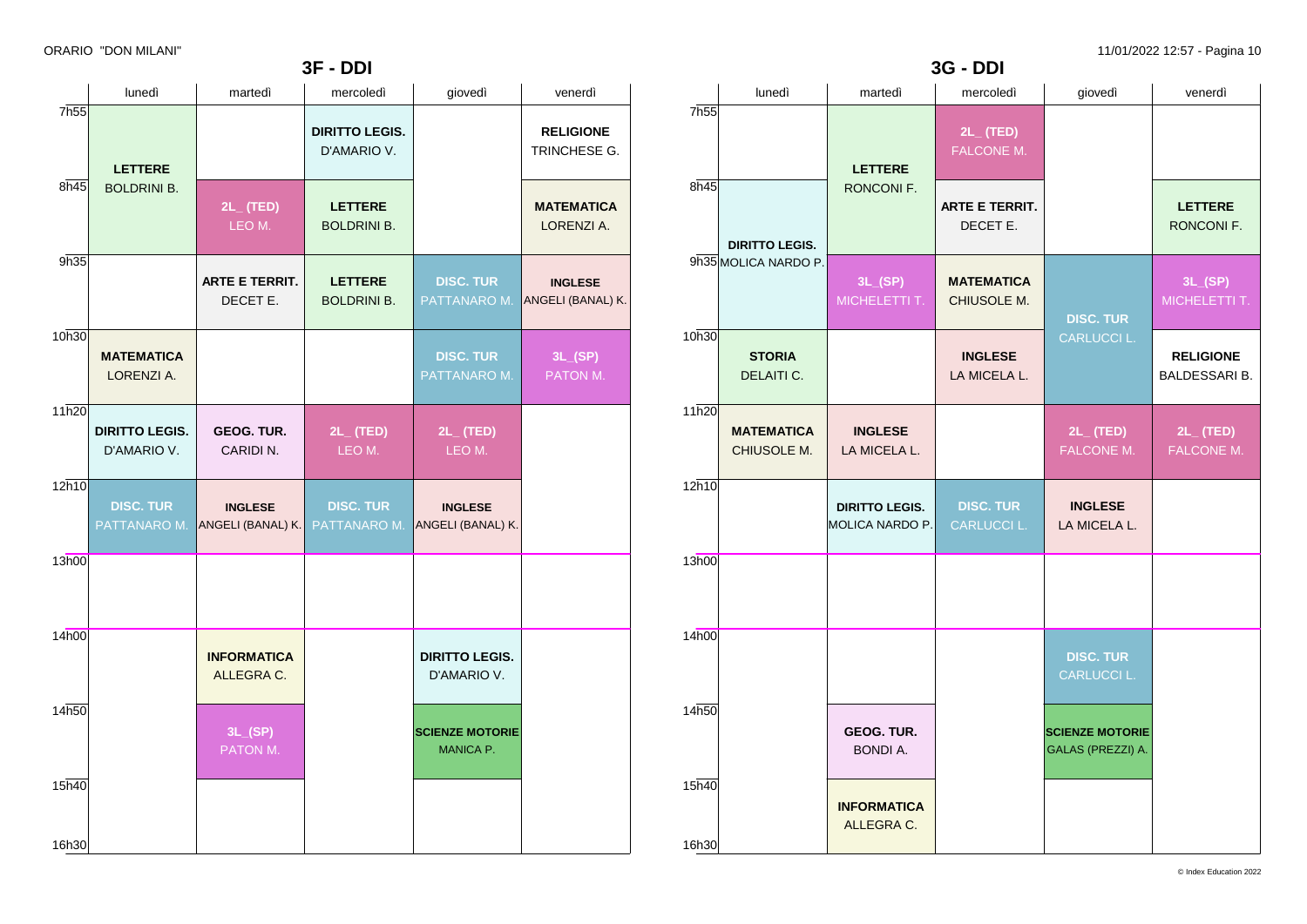|                | lunedì                                  | martedì                                    | mercoledì                                     | giovedì                                     | venerdì                                    |
|----------------|-----------------------------------------|--------------------------------------------|-----------------------------------------------|---------------------------------------------|--------------------------------------------|
| 7h55           |                                         |                                            | <b>DIRITTO LEGIS.</b><br>FERRULLI S.          | <b>METOD. OPER</b><br>MUSCHIO A.            | $2L$ <sub>(FR)</sub><br>ZANDONAI B B.      |
| 8h45           |                                         | <b>PSICOLOGIA</b><br><b>BOMBARDELLI R.</b> | <b>IGIENE E CMS</b><br><b>BIANCO D.</b>       | <b>INGLESE</b><br>RANIERI A.                | <b>PSICOLOGIA</b><br><b>BOMBARDELLI R.</b> |
| 9h35           | <b>RELIGIONE</b><br>BALDESSARI B.       |                                            | <b>MATEMATICA</b><br><b>CLEMENTI M.</b>       | <b>IGIENE E CMS</b><br><b>BIANCO D.</b>     | <b>PSICOLOGIA</b><br><b>BOMBARDELLI R.</b> |
| 10h30          | <b>INGLESE</b><br>RANIERI A.            | <b>METOD. OPER</b><br>MUSCHIO A.           |                                               |                                             | <b>LETTERE</b><br>CASTALDO E.              |
| 11h20          | $2L$ <sub>(FR)</sub><br>ZANDONAI B B.   | <b>METOD. OPER</b><br>MUSCHIO A.           | <b>LETTERE</b><br>CASTALDO E.                 | <b>DIRITTO LEGIS.</b><br><b>FERRULLI S.</b> |                                            |
| 12h10          | <b>MATEMATICA</b><br><b>CLEMENTI M.</b> | <b>INGLESE</b><br>RANIERI A.               | <b>IGIENE E CMS</b><br><b>BIANCO D.</b>       | <b>LETTERE</b><br>CASTALDO E.               |                                            |
| 13h00          |                                         |                                            |                                               |                                             |                                            |
| 14h00          | <b>METOD. OPER</b><br>MUSCHIO A.        |                                            |                                               |                                             |                                            |
| 14h50          | <b>LETTERE</b><br>CASTALDO E.           |                                            | <b>SCIENZE MOTORIE</b><br><b>SICURELLA M.</b> |                                             |                                            |
| 15h40<br>16h30 |                                         |                                            | <b>PSICOLOGIA</b><br><b>BOMBARDELLI R.</b>    |                                             |                                            |

**3L - DDI**

|                  | lunedì                                  | martedì                                    | mercoledì                               | giovedì                                                                       | venerdì                                                                    |  |
|------------------|-----------------------------------------|--------------------------------------------|-----------------------------------------|-------------------------------------------------------------------------------|----------------------------------------------------------------------------|--|
| 7h <sub>55</sub> | <b>DIRITTO LEGIS.</b><br>CAROLI G.      | <b>DIRITTO LEGIS.</b><br>CAROLI G.         |                                         | <b>INGLESE</b><br>ANGELI (BANAL) K.                                           | <b>MATEMATICA</b><br>ALLEGRA C.                                            |  |
| 8h45             | <b>IGIENE E CMS</b><br><b>BIANCO D.</b> | <b>LETTERE</b><br>VALDUGA L.               | <b>PSICOLOGIA</b><br>MARCHI M.          | <b>LETTERE</b><br>VALDUGA L.                                                  |                                                                            |  |
| 9h35             |                                         |                                            | <b>LETTERE</b><br>VALDUGA L.            | $2L_{-}$ (TED)<br>FALCONE M., < 3i> ted<br>2L_(FR),ZANDONAI B B.<br>$3$ is fr | <b>METOD. OPER</b><br>COMPER S.                                            |  |
| 10h30            | <b>INGLESE</b><br>ANGELI (BANAL) K.     | <b>METOD. OPER</b><br>COMPER S.            |                                         |                                                                               | $2L$ (TED)<br>FALCONE M., < 3i > ted<br>2L_(FR),ZANDONAI B B.<br>$3$ is fr |  |
| 11h20            | <b>PSICOLOGIA</b><br>MARCHI M.          | <b>SCIENZE MOTORIE</b><br><b>VETTORIN.</b> | <b>INGLESE</b><br>ANGELI (BANAL) K.     | <b>IGIENE E CMS</b><br><b>BIANCO D.</b>                                       | <b>PSICOLOGIA</b><br>MARCHI M.                                             |  |
| 12h10            | <b>METOD. OPER</b><br>COMPER S.         |                                            | <b>RELIGIONE</b><br>TRINCHESE G.        | <b>MATEMATICA</b><br>ALLEGRA C.                                               |                                                                            |  |
| 13h00            |                                         |                                            |                                         |                                                                               |                                                                            |  |
| 14h00            | <b>METOD. OPER</b><br>COMPER S.         |                                            |                                         |                                                                               |                                                                            |  |
| 14h50            | <b>LETTERE</b><br>VALDUGA L.            |                                            | <b>DIRITTO LEGIS.</b><br>CAROLI G.      |                                                                               |                                                                            |  |
| 15h40<br>16h30   |                                         |                                            | <b>IGIENE E CMS</b><br><b>BIANCO D.</b> |                                                                               |                                                                            |  |

**3i - DDI**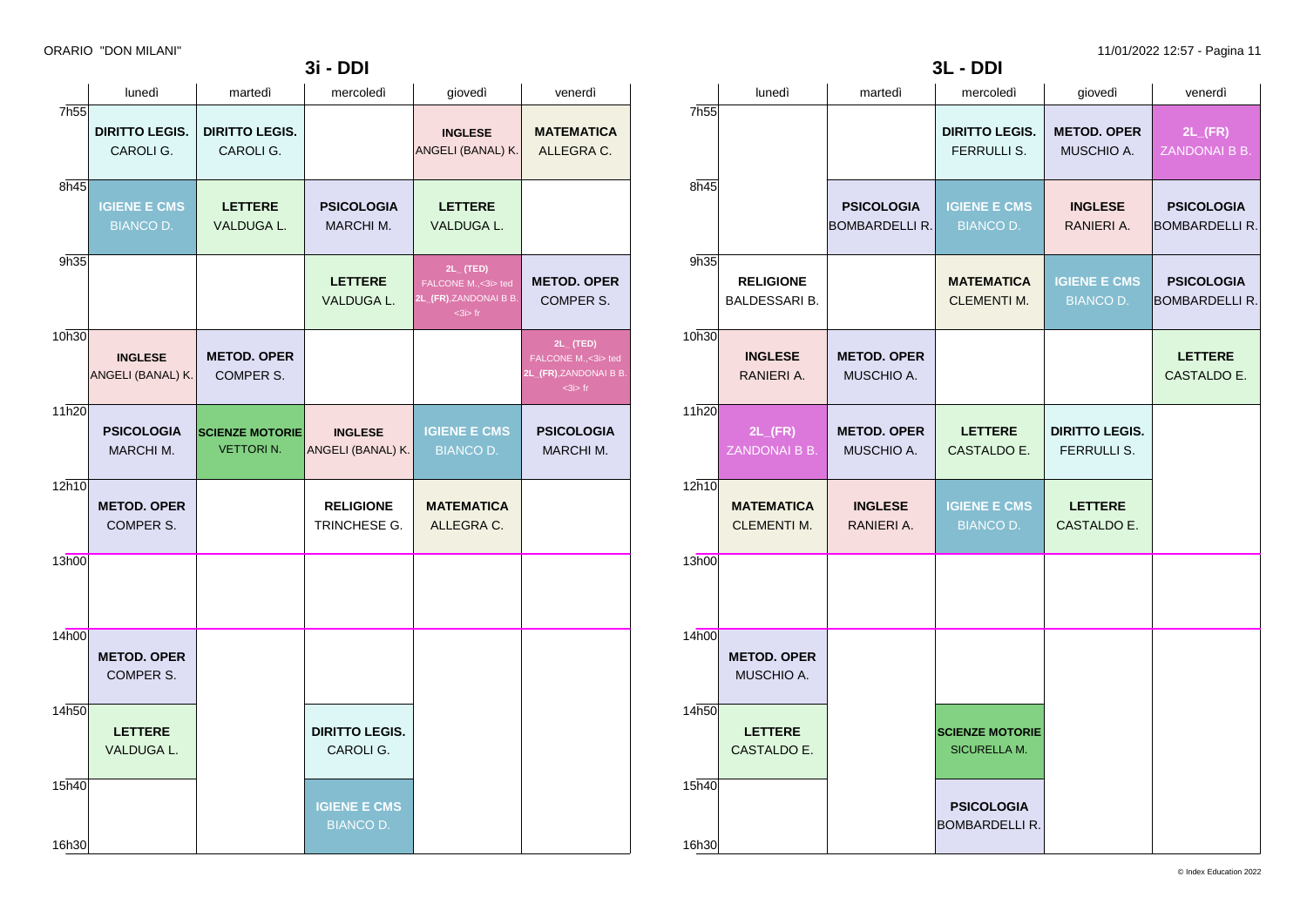|                | lunedì                                     | martedì                                     | mercoledì                        | giovedì                                     | venerdì                          |
|----------------|--------------------------------------------|---------------------------------------------|----------------------------------|---------------------------------------------|----------------------------------|
| 7h55           | <b>INGLESE</b><br><b>BERNARDO A.</b>       |                                             | <b>LETTERE</b><br>DE ROSA E.     | <b>LETTERE</b><br>DE ROSA E.                | $2L$ <sub>(FR)</sub><br>TRERE L. |
| 8h45           | <b>LETTERE</b><br>DE ROSA E.               | <b>DIRITTO LEGIS.</b><br>SCOPPA (LIUZZO) A. |                                  | <b>MATEMATICA</b><br>LORENZI A.             | <b>DISC. TUR</b>                 |
| 9h35           | <b>SCIENZE MOTORIE</b><br><b>VETTORIN.</b> |                                             | $3L_{-}$ (TED)<br>LEO M.         |                                             | GIOVE C.                         |
| 10h30          |                                            | $3L_{-}$ (TED)<br>LEO M.                    | <b>RELIGIONE</b><br>TRINCHESE G. | <b>DIRITTO LEGIS.</b><br>SCOPPA (LIUZZO) A. | <b>LETTERE</b><br>DE ROSA E.     |
| 11h20          | <b>DISC. TUR</b><br>GIOVE C.               | <b>INGLESE</b><br><b>BERNARDO A.</b>        | <b>MATEMATICA</b><br>LORENZI A.  | $2L$ <sub>(FR)</sub><br>TRERE L.            |                                  |
| 12h10          | <b>ARTE E TERRIT.</b><br><b>BOLNER M.</b>  | GEOG. TUR.<br>CARIDIN.                      | $2L$ <sub>(FR)</sub><br>TRERE L. |                                             |                                  |
| 13h00          |                                            |                                             |                                  |                                             |                                  |
| 14h00          |                                            | <b>LETTERE</b><br>DE ROSA E.                |                                  |                                             |                                  |
| 14h50          |                                            | <b>DISC. TUR</b><br>GIOVE C.                |                                  | $3L_{-}$ (TED)<br>LEO M.                    |                                  |
| 15h40<br>16h30 |                                            |                                             |                                  | <b>INGLESE</b><br><b>BERNARDO A.</b>        |                                  |

**4A - DDI**

|                  | lunedì                                        | martedì                              | mercoledì                                 | giovedì                                   | venerdì                                    |
|------------------|-----------------------------------------------|--------------------------------------|-------------------------------------------|-------------------------------------------|--------------------------------------------|
| 7h <sub>55</sub> | $2L_{-}$ (TED)<br>FALCONE M.                  | <b>MATEMATICA</b><br>LORENZI A.      | <b>DISC. TUR</b><br><b>BISOFFI S.</b>     | <b>DISC. TUR</b>                          | 3L(SP)<br>MICHELETTI T.                    |
| 8h45             | <b>INGLESE</b><br><b>BAROZZI C.</b>           | <b>LETTERE</b><br><b>BOLDRINI C.</b> | 3L(SP)<br>MICHELETTI T.                   | <b>BISOFFI S.</b>                         | <b>DIRITTO LEGIS.</b><br><b>BARBERI L.</b> |
| 9h35             |                                               | <b>RELIGIONE</b><br>TRINCHESE G.     | <b>DIRITTO LEGIS.</b><br><b>BARBERIL.</b> | 3L(SP)<br>MICHELETTI T.                   | <b>DISC. TUR</b><br><b>BISOFFI S.</b>      |
| 10h30            | <b>STORIA</b><br>MODENA L.                    |                                      | <b>INGLESE</b><br><b>BAROZZI C.</b>       | <b>MATEMATICA</b><br>LORENZI A.           | <b>LETTERE</b><br><b>BOLDRINI C.</b>       |
| 11h20            | <b>SCIENZE MOTORIE</b><br><b>SICURELLA M.</b> | $2L_{-}$ (TED)<br>FALCONE M.         |                                           |                                           |                                            |
| 12h10            |                                               |                                      | <b>LETTERE</b><br><b>BOLDRINI C.</b>      | $2L_{-}$ (TED)<br>FALCONE M.              |                                            |
| 13h00            |                                               |                                      |                                           |                                           |                                            |
| 14h00            |                                               |                                      |                                           | <b>STORIA</b><br>MODENA L.                |                                            |
| 14h50            |                                               | GEOG. TUR.<br>CARIDIN.               |                                           | <b>ARTE E TERRIT.</b><br><b>BOLNER M.</b> |                                            |
| 15h40<br>16h30   |                                               | <b>INGLESE</b><br>BAROZZI C.         |                                           |                                           |                                            |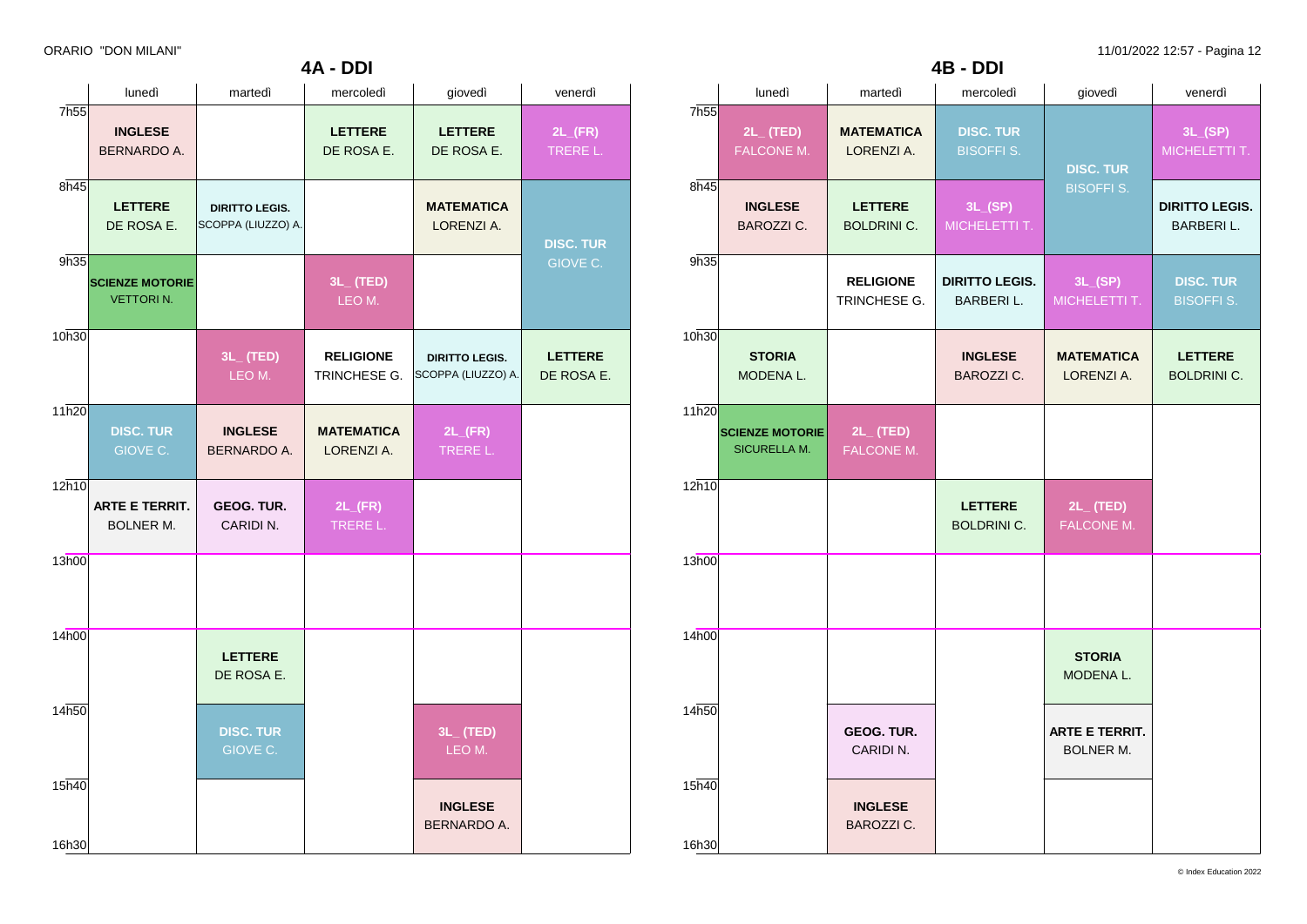|                             | lunedì                                     | martedì                                    | mercoledì                                  | giovedì                                    | venerdì                                  |
|-----------------------------|--------------------------------------------|--------------------------------------------|--------------------------------------------|--------------------------------------------|------------------------------------------|
| 7h55                        | <b>PSICOLOGIA</b><br><b>BOMBARDELLI R.</b> |                                            | <b>DIRITTO LEGIS.</b><br>DE MARIA M.       | <b>DIRITTO LEGIS.</b><br>DE MARIA M.       | <b>MATEMATICA</b><br><b>TRAINOTTI E.</b> |
| 8h45                        | $2L_{-}$ (TED)<br><b>BOSCOI.</b>           | <b>SCIENZE MOTORIE</b><br><b>MANICA P.</b> | <b>INGLESE</b><br>PATON M.                 | <b>MATEMATICA</b><br><b>TRAINOTTI E.</b>   | <b>METOD. OPER</b><br>MUSCHIO A.         |
| 9h35                        | <b>LETTERE</b><br><b>GALLANI R.</b>        | <b>DIRITTO LEGIS.</b><br>DE MARIA M.       | <b>LETTERE</b><br><b>GALLANI R.</b>        | <b>INGLESE</b><br>PATON M.                 |                                          |
| 10h30                       |                                            |                                            |                                            |                                            | <b>IGIENE E CMS</b>                      |
| 11h20                       | <b>METOD. OPER</b><br>MUSCHIO A.           | <b>IGIENE E CMS</b>                        | 2L_ (TED)<br><b>BOSCOI.</b>                | <b>PSICOLOGIA</b><br><b>BOMBARDELLI R.</b> | <b>MODESTIK.</b>                         |
| 12h10                       | <b>INGLESE</b><br>PATON M.                 | MODESTIK.                                  | <b>RELIGIONE</b><br>BALDESSARI B.          | <b>LETTERE</b><br><b>GALLANI R.</b>        |                                          |
| 13h00                       |                                            |                                            |                                            |                                            |                                          |
| 14h00                       |                                            |                                            |                                            |                                            |                                          |
| 14h50                       | <b>LETTERE</b><br><b>GALLANI R.</b>        |                                            | <b>PSICOLOGIA</b><br><b>BOMBARDELLI R.</b> |                                            |                                          |
| $15\overline{h40}$<br>16h30 | <b>IGIENE E CMS</b><br>MODESTIK.           |                                            |                                            |                                            |                                          |

**4C - DDI**

|                  |                                      | <b>4D - DDI</b>                                                                   |                           |                                                         |                                      |
|------------------|--------------------------------------|-----------------------------------------------------------------------------------|---------------------------|---------------------------------------------------------|--------------------------------------|
|                  | lunedì                               | martedì                                                                           | mercoledì                 | giovedì                                                 | venerdì                              |
| 7h <sub>55</sub> | <b>ARTE E TERRIT.</b><br>BORCHIA M.  |                                                                                   | 3L(SP)<br>MICHELETTI T.   | 3L(SP)<br>MICHELETTI T.                                 | <b>DISC. TUR</b><br>GIOVE C.         |
| 8h45             | <b>DISC. TUR</b><br>GIOVE C.         | <b>MATEMATICA</b><br>CHIUSOLE M.                                                  | <b>LETTERE</b><br>SODA P. | <b>MATEMATICA</b><br>CHIUSOLE M.                        | <b>INGLESE</b><br>LA MICELA L.       |
| 9h35             | <b>INGLESE</b><br>LA MICELA L.       |                                                                                   |                           | <b>DISC. TUR</b><br>GIOVE C.                            |                                      |
| 10h30            | $2L_{-}$ (TED)                       | <b>DIRITTO LEGIS.</b><br>MONTI GUARNIERI G. SCOPPA (LIUZZO) A. SCOPPA (LIUZZO) A. | <b>DIRITTO LEGIS.</b>     |                                                         | <b>LETTERE</b><br>SODA P.            |
| 11h20            |                                      | <b>LETTERE</b><br>SODA P.                                                         | $2L_{-}$ (TED)            | $2L_{-}$ (TED)<br>MONTI GUARNIERI G. MONTI GUARNIERI G. | <b>GEOG. TUR.</b><br><b>BONDI A.</b> |
| 12h10            | <b>SCIENZE MOTORIE</b><br>PETROLLIT. | <b>DISC. TUR</b><br>GIOVE C.                                                      |                           |                                                         |                                      |
| 13h00            |                                      |                                                                                   |                           |                                                         |                                      |
| 14h00            |                                      | 3L(SP)<br>MICHELETTI T.                                                           |                           | <b>LETTERE</b><br>SODA P.                               |                                      |
| 14h50            |                                      | <b>INGLESE</b><br>LA MICELA L.                                                    |                           | <b>RELIGIONE</b><br>BERGAMOR.                           |                                      |
| 15h40<br>16h30   |                                      |                                                                                   |                           | <b>DIRITTO LEGIS.</b><br>SCOPPA (LIUZZO) A.             |                                      |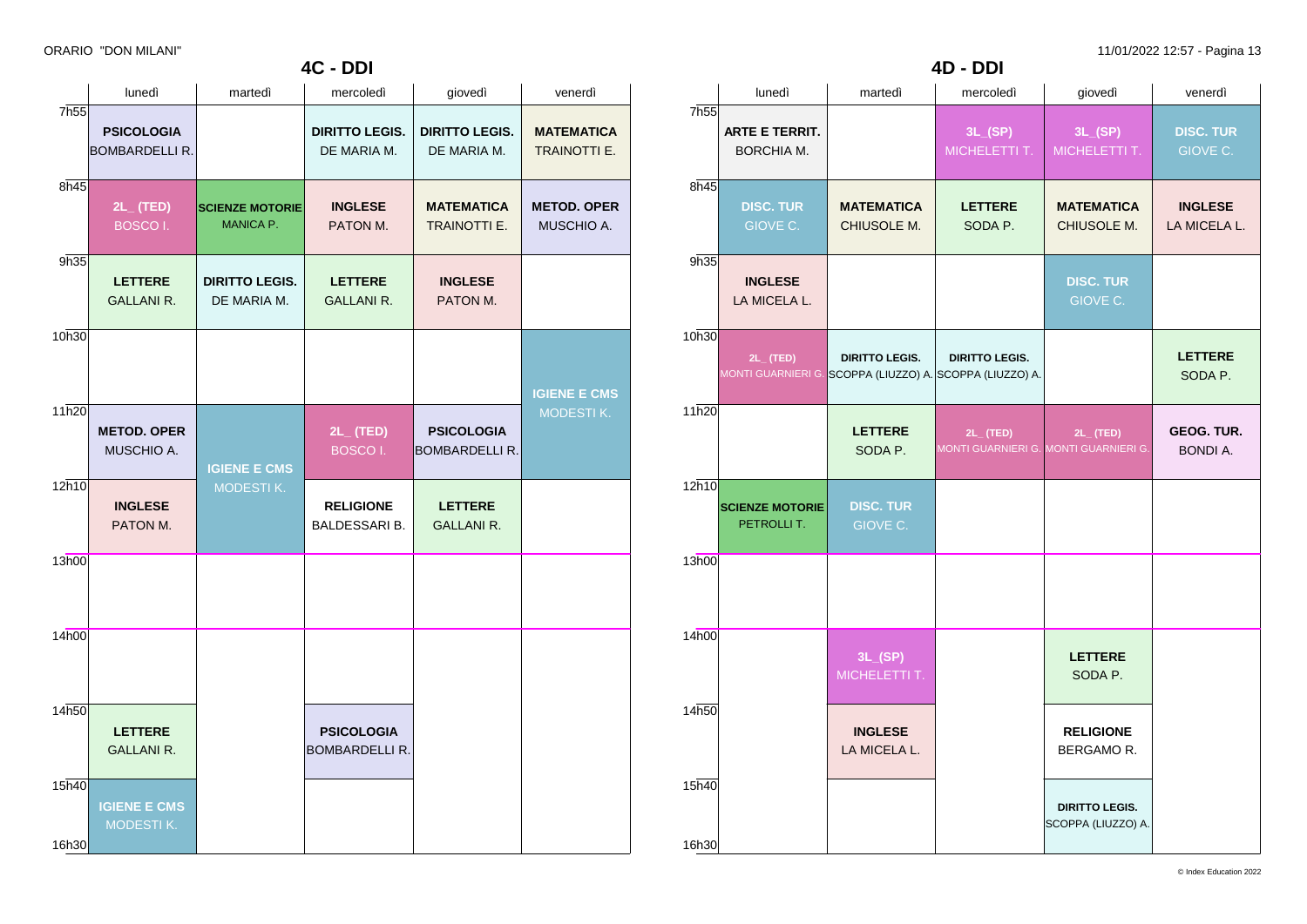|                |                                            |                               | <b>4E - DDI</b>                            |                                            |                                           |
|----------------|--------------------------------------------|-------------------------------|--------------------------------------------|--------------------------------------------|-------------------------------------------|
|                | lunedì                                     | martedì                       | mercoledì                                  | giovedì                                    | venerdì                                   |
| 7h55           | $2L_{-}$ (TED)<br><b>BOSCOI.</b>           | <b>LETTERE</b>                | <b>SCIENZE MOTORIE</b><br><b>VETTORIN.</b> | <b>DIRITTO LEGIS.</b><br>CAROLI G.         | <b>INGLESE</b><br>LACAVA C.               |
| 8h45           | <b>DIRITTO LEGIS.</b><br>CAROLI G.         | LONGO A.                      |                                            | <b>PSICOLOGIA</b><br><b>BOMBARDELLI R.</b> | <b>MATEMATICA</b><br>CAFORIO R.           |
| 9h35           | <b>INGLESE</b><br>LACAVA C.                |                               | <b>IGIENE E CMS</b>                        | <b>IGIENE E CMS</b><br>FORZIATI C.         |                                           |
| 10h30          |                                            | <b>INGLESE</b><br>LACAVA C.   | <b>FORZIATI C.</b>                         |                                            | <b>METOD. OPER</b><br>MEGA A.             |
| 11h20          | <b>LETTERE</b><br>LONGO A.                 | <b>METOD. OPER</b><br>MEGA A. | <b>DIRITTO LEGIS.</b><br>CAROLI G.         | <b>MATEMATICA</b><br>CAFORIO R.            | <b>IGIENE E CMS</b><br><b>FORZIATI C.</b> |
| 12h10          |                                            |                               | $2L_{-}$ (TED)<br>BOSCO I.                 | <b>PSICOLOGIA</b><br><b>BOMBARDELLI R.</b> |                                           |
| 13h00          |                                            |                               |                                            |                                            |                                           |
| 14h00          |                                            |                               | <b>RELIGIONE</b><br>BERGAMOR.              |                                            |                                           |
| 14h50          | <b>PSICOLOGIA</b><br><b>BOMBARDELLI R.</b> |                               | <b>LETTERE</b><br>LONGO A.                 |                                            |                                           |
| 15h40<br>16h30 | <b>IGIENE E CMS</b><br><b>FORZIATI C.</b>  |                               |                                            |                                            |                                           |

|                |                                                                                         | 4F - DDI                                                                           |                                        |                                                                                    |                                     |
|----------------|-----------------------------------------------------------------------------------------|------------------------------------------------------------------------------------|----------------------------------------|------------------------------------------------------------------------------------|-------------------------------------|
|                | lunedì                                                                                  | martedì                                                                            | mercoledì                              | giovedì                                                                            | venerdì                             |
|                | 7h55 3L_(FR), ZANDONAI B B<br>$<$ 4F $>$ fr<br>3L(SP)<br>MICHELETTI T.<br>$<$ 4F $>$ sp |                                                                                    | $2L_{-}$ (TED)<br>LEO M.               |                                                                                    | <b>LETTERE</b>                      |
| 8h45           | <b>ARTE E TERRIT.</b><br><b>BORCHIA M.</b>                                              | <b>LETTERE</b><br>CAPPELLINI I.                                                    | <b>DIRITTO LEGIS.</b><br>D'AMARIO V.   | 3L_(FR),ZANDONAI B B.<br>$<$ 4F $>$ fr<br>3L(SP)<br>MICHELETTI T.<br>$\leq$ 4F> sp | CAPPELLINI I.                       |
| 9h35           | <b>SCIENZE MOTORIE</b><br>PETROLLIT.                                                    | <b>DISC. TUR</b><br>CARULLO G.                                                     |                                        | <b>INGLESE</b><br>ANGELI (BANAL) K.                                                |                                     |
| 10h30          |                                                                                         | <b>INGLESE</b><br>ANGELI (BANAL) K.                                                | <b>DISC. TUR</b><br>CARULLO G.         | <b>DIRITTO LEGIS.</b><br>D'AMARIO V.                                               | <b>MATEMATICA</b><br>LORENZI A.     |
| 11h20          | $2L_{-}$ (TED)<br>LEO M.                                                                | <b>MATEMATICA</b><br>LORENZI A.                                                    | <b>LETTERE</b><br><b>CAPPELLINI I.</b> |                                                                                    | <b>INGLESE</b><br>ANGELI (BANAL) K. |
| 12h10          | <b>DISC. TUR</b><br>CARULLO G.                                                          |                                                                                    |                                        | <b>LETTERE</b><br><b>CAPPELLINI I.</b>                                             |                                     |
| 13h00          |                                                                                         |                                                                                    |                                        |                                                                                    |                                     |
| 14h00          |                                                                                         | <b>GEOG. TUR.</b><br><b>BONDI A.</b>                                               |                                        | $2L_{-}$ (TED)<br>LEO M.                                                           |                                     |
| 14h50          |                                                                                         | <b>RELIGIONE</b><br>TRINCHESE G.                                                   |                                        | <b>DISC. TUR</b><br>CARULLO G.                                                     |                                     |
| 15h40<br>16h30 |                                                                                         | 3L_(FR),ZANDONAI B B.<br>$<$ 4F $>$ fr<br>3L(SP)<br>MICHELETTI T.<br>$<$ 4F $>$ sp |                                        |                                                                                    |                                     |

© Index Education 2022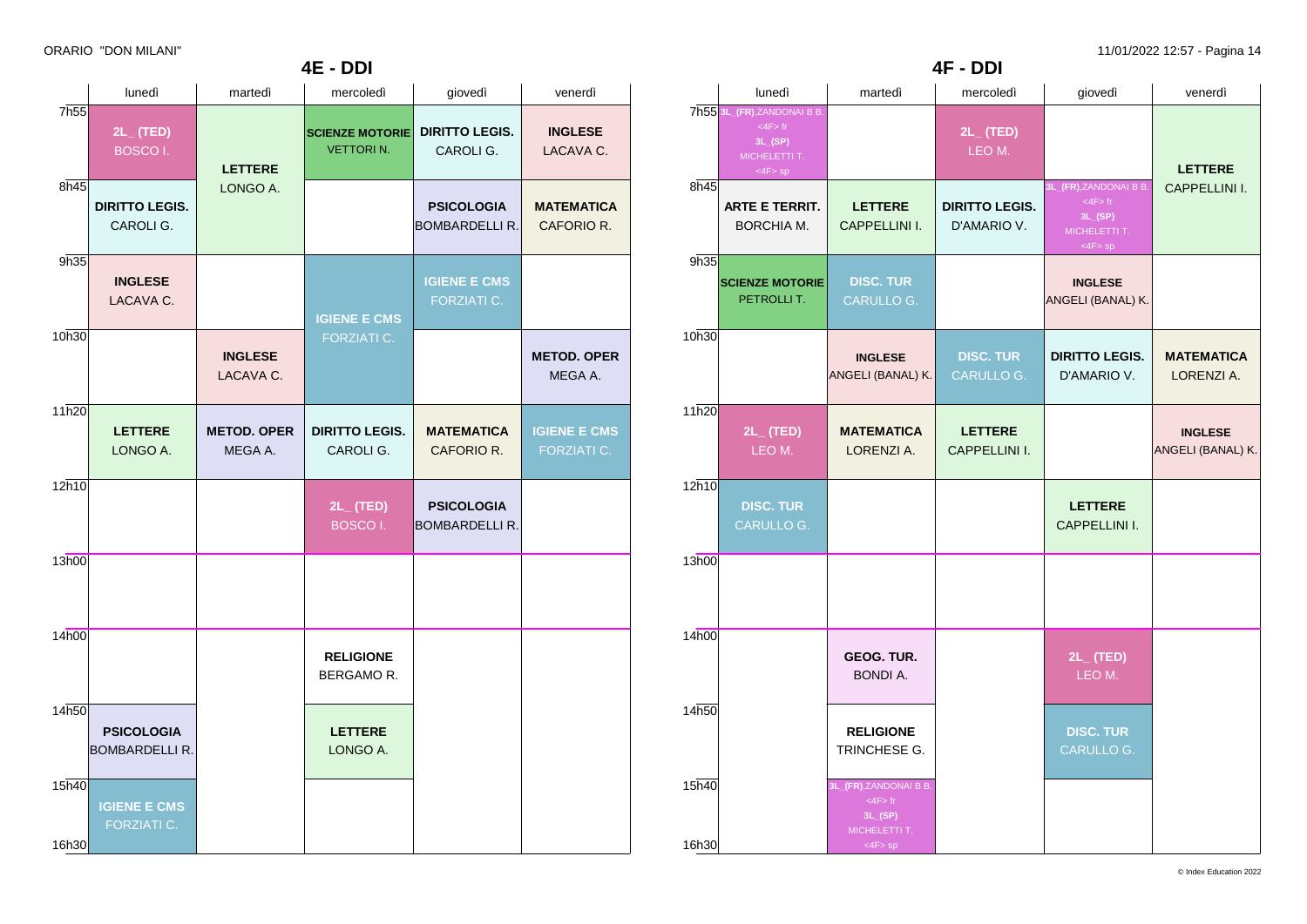|                  | ORARIO "DON MILANI" |                        |                       |                       |                     |                  |                        |                |                |                   | 11/01/2022 12:57 - Pagina 15 |
|------------------|---------------------|------------------------|-----------------------|-----------------------|---------------------|------------------|------------------------|----------------|----------------|-------------------|------------------------------|
|                  |                     |                        | 4i - DDI              |                       |                     |                  |                        |                | 4L - DDI       |                   |                              |
|                  | lunedì              | martedì                | mercoledì             | qiovedì               | venerdì             |                  | lunedì                 | martedì        | mercoledì      | qiovedì           | venerdì                      |
| 7h <sub>55</sub> |                     |                        |                       |                       |                     | 7h <sub>55</sub> |                        |                |                |                   |                              |
|                  |                     |                        | <b>IGIENE E CMS</b>   | <b>MATEMATICA</b>     | <b>METOD, OPER</b>  |                  |                        | <b>INGLESE</b> | <b>INGLESE</b> | <b>LETTERE</b>    |                              |
|                  |                     |                        | <b>CRISTOFANI A</b>   | MARCHELLI L.          | MEGA A.             |                  |                        | LACAVA C.      | LACAVA C.      | GELMI G.          |                              |
|                  |                     |                        |                       |                       |                     |                  |                        |                |                |                   |                              |
| 8h45             |                     |                        |                       |                       |                     | 8h45             |                        |                |                |                   |                              |
|                  | <b>PSICOLOGIA</b>   | <b>SCIENZE MOTORIE</b> | <b>DIRITTO LEGIS.</b> | <b>DIRITTO LEGIS.</b> | <b>IGIENE E CMS</b> |                  | <b>SCIENZE MOTORIE</b> | <b>LETTERE</b> |                | <b>MATEMATICA</b> | <b>LETTERE</b>               |
|                  | PEDICONLP           | SICURELLA M.           | <b>FARRUGGIA F</b>    | <b>FARRUGGIA F</b>    | <b>CRISTOFANI A</b> |                  | SICURELLA M.           | GELMLG         |                | <b>MARCHELLLI</b> | <b>GELMLG</b>                |

| lunedi                                                                              | martedi                                      | mercoledi                                    | giovedi                                                   | venerdi                                     |
|-------------------------------------------------------------------------------------|----------------------------------------------|----------------------------------------------|-----------------------------------------------------------|---------------------------------------------|
|                                                                                     |                                              | <b>IGIENE E CMS</b><br><b>CRISTOFANI A.</b>  | <b>MATEMATICA</b><br><b>MARCHELLI L.</b>                  | <b>METOD. OPER</b><br>MEGA A.               |
|                                                                                     |                                              |                                              |                                                           |                                             |
| <b>PSICOLOGIA</b><br>PEDICONI P.                                                    | <b>SICURELLA M.</b>                          | <b>DIRITTO LEGIS.</b><br><b>FARRUGGIA F.</b> | <b>DIRITTO LEGIS.</b><br><b>FARRUGGIA F.</b>              | <b>IGIENE E CMS</b><br><b>CRISTOFANI A.</b> |
| <b>DIRITTO LEGIS.</b><br>FARRUGGIA F.                                               | <b>LETTERE</b><br>VALDUGA L.                 | <b>INGLESE</b><br><b>GAGLIANO S.</b>         |                                                           | <b>INGLESE</b><br><b>GAGLIANO S.</b>        |
|                                                                                     |                                              |                                              |                                                           |                                             |
|                                                                                     |                                              |                                              | <b>IGIENE E CMS</b>                                       |                                             |
|                                                                                     |                                              |                                              |                                                           |                                             |
| MEGA A.                                                                             | PETRUZZELLI O.                               | PEDICONI P.                                  |                                                           | <b>LETTERE</b><br>VALDUGA L.                |
| <b>RELIGIONE</b>                                                                    | <b>MATEMATICA</b>                            | <b>LETTERE</b>                               | <b>INGLESE</b>                                            |                                             |
|                                                                                     |                                              |                                              |                                                           |                                             |
|                                                                                     |                                              |                                              |                                                           |                                             |
|                                                                                     |                                              |                                              |                                                           |                                             |
|                                                                                     |                                              |                                              |                                                           |                                             |
| <b>LETTERE</b><br>VALDUGA L.                                                        |                                              | <b>PSICOLOGIA</b><br>PEDICONI P.             |                                                           |                                             |
|                                                                                     |                                              |                                              |                                                           |                                             |
| <b>IGIENE E CMS</b><br><b>CRISTOFANI A.</b>                                         |                                              | $2L_{-}$ (TED)<br>PETRUZZELLI O.             |                                                           |                                             |
|                                                                                     |                                              |                                              |                                                           |                                             |
|                                                                                     |                                              |                                              |                                                           |                                             |
|                                                                                     |                                              |                                              |                                                           |                                             |
| 7h55<br>8h45<br>9h35<br>10h30<br>11h20<br>12h10<br>13h00<br>14h00<br>14h50<br>15h40 | <b>METOD. OPER</b><br>BALDESSARI B.<br>16h30 | $2L_{-}$ (TED)<br><b>MARCHELLI L.</b>        | <b>SCIENZE MOTORIE</b><br><b>PSICOLOGIA</b><br>VALDUGA L. | <b>CRISTOFANI A.</b><br><b>GAGLIANO S.</b>  |

|                |                                               | <b>INGLESE</b><br>LACAVA C.                 | <b>INGLESE</b><br>LACAVA C.                 | <b>LETTERE</b><br>GELMI G.                  |                                             |  |
|----------------|-----------------------------------------------|---------------------------------------------|---------------------------------------------|---------------------------------------------|---------------------------------------------|--|
| 8h45           | <b>SCIENZE MOTORIE</b><br><b>SICURELLA M.</b> | <b>LETTERE</b><br>GELMI G.                  | <b>PSICOLOGIA</b>                           | <b>MATEMATICA</b><br><b>MARCHELLI L.</b>    | <b>LETTERE</b><br><b>GELMI G.</b>           |  |
| 9h35           | <b>MATEMATICA</b><br>MARCHELLI L.             |                                             | <b>BOMBARDELLI R.</b>                       | <b>IGIENE E CMS</b><br><b>CRISTOFANI A.</b> | $2L$ <sub>(FR)</sub><br>TRERE L.            |  |
| 10h30          | <b>INGLESE</b><br>LACAVA C.                   | <b>IGIENE E CMS</b><br><b>CRISTOFANI A.</b> | <b>DIRITTO LEGIS.</b><br><b>FERRULLI S.</b> |                                             | <b>DIRITTO LEGIS.</b><br><b>FERRULLI S.</b> |  |
| 11h20          | <b>IGIENE E CMS</b><br><b>CRISTOFANI A.</b>   | <b>IGIENE E CMS</b><br><b>CRISTOFANI A.</b> |                                             | <b>METOD. OPER</b><br>COMPER S.             | <b>IGIENE E CMS</b><br><b>CRISTOFANI A.</b> |  |
| 12h10          |                                               | <b>PSICOLOGIA</b><br><b>BOMBARDELLI R.</b>  |                                             | <b>DIRITTO LEGIS.</b><br>FERRULLI S.        |                                             |  |
| 13h00          |                                               |                                             |                                             |                                             |                                             |  |
| 14h00          | <b>LETTERE</b><br>GELMI G.                    |                                             |                                             |                                             |                                             |  |
| 14h50          | <b>METOD. OPER</b><br>COMPER S.               |                                             | $2L$ <sub>(FR)</sub><br>TRERE L.            |                                             |                                             |  |
| 15h40<br>16h30 |                                               |                                             | <b>RELIGIONE</b><br>BALDESSARI B.           |                                             |                                             |  |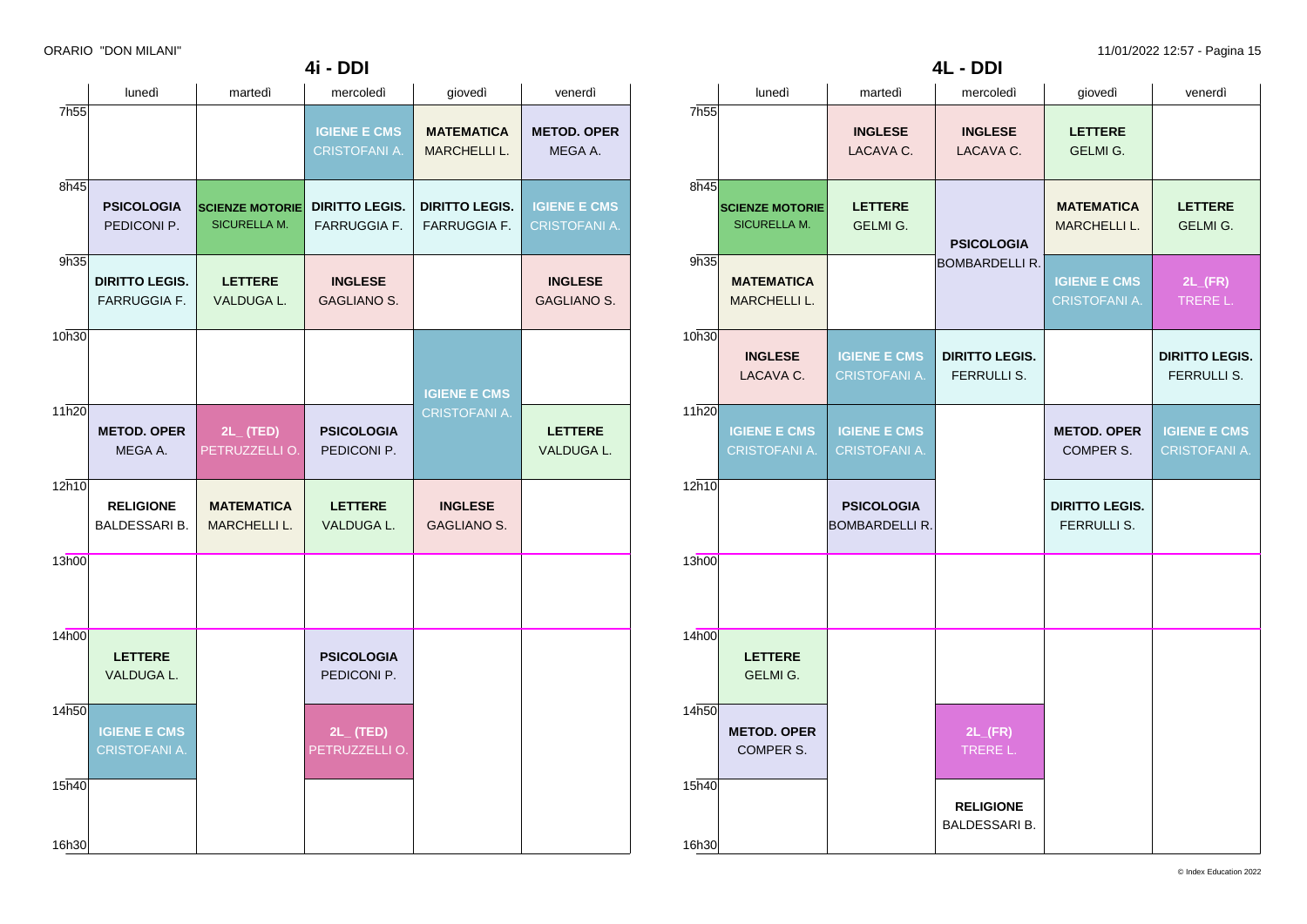|       | lunedì                                      | martedì                                     | mercoledì                                     | giovedì                                   | venerdì                                 |
|-------|---------------------------------------------|---------------------------------------------|-----------------------------------------------|-------------------------------------------|-----------------------------------------|
| 7h55  | $2L_{-}$ (TED)<br>PETRUZZELLI O.            |                                             | <b>LETTERE</b>                                | <b>IGIENE E CMS</b><br><b>FORZIATI C.</b> | <b>RELIGIONE</b><br>BERGAMOR.           |
| 8h45  | <b>DIRITTO LEGIS.</b><br>SCOPPA (LIUZZO) A. | <b>INGLESE</b><br>PATON M.                  | CASTALDO E.                                   | <b>INGLESE</b><br>PATON M.                | <b>MATEMATICA</b><br><b>CLEMENTI M.</b> |
| 9h35  | <b>IGIENE E CMS</b><br>FORZIATI C.          | <b>DIRITTO LEGIS.</b><br>SCOPPA (LIUZZO) A. |                                               |                                           | <b>IGIENE E CMS</b><br>FORZIATI C.      |
| 10h30 |                                             |                                             | <b>PSICOLOGIA</b><br>PEDICONI P.              | <b>METOD. OPER</b><br>MEGA A.             |                                         |
| 11h20 | <b>MATEMATICA</b><br><b>CLEMENTI M.</b>     | <b>PSICOLOGIA</b><br>PEDICONI P.            | <b>SCIENZE MOTORIE</b><br><b>SICURELLA M.</b> | <b>LETTERE</b><br>CASTALDO E.             | <b>LETTERE</b><br>CASTALDO E.           |
| 12h10 | <b>METOD. OPER</b><br>MEGA A.               | <b>IGIENE E CMS</b><br>FORZIATI C.          |                                               | $2L_{-}$ (TED)<br>PETRUZZELLI O.          |                                         |
| 13h00 |                                             |                                             |                                               |                                           |                                         |
| 14h00 | <b>IGIENE E CMS</b><br>FORZIATI C.          |                                             | <b>MATEMATICA</b><br><b>CLEMENTI M.</b>       |                                           |                                         |
| 14h50 | <b>INGLESE</b><br>PATON M.                  |                                             | <b>PSICOLOGIA</b><br>PEDICONI P.              |                                           |                                         |
| 15h40 |                                             |                                             |                                               |                                           |                                         |
| 16h30 |                                             |                                             |                                               |                                           |                                         |

**4M - DDI**

|                  | 5A - DDI                                                                                          |                                                                                            |                                                                                             |                                                                                             |                                                                                            |  |  |  |
|------------------|---------------------------------------------------------------------------------------------------|--------------------------------------------------------------------------------------------|---------------------------------------------------------------------------------------------|---------------------------------------------------------------------------------------------|--------------------------------------------------------------------------------------------|--|--|--|
|                  | lunedì                                                                                            | martedì                                                                                    | mercoledì                                                                                   | giovedì                                                                                     | venerdì                                                                                    |  |  |  |
| 7h <sub>55</sub> | <b>INGLESE</b><br><b>BAROZZI C.</b>                                                               |                                                                                            | GEOG. TUR.<br>SARZO A.                                                                      |                                                                                             | <b>DISC. TUR</b><br>CARULLO G.                                                             |  |  |  |
| 8h45             | <b>MATEMATICA</b><br>CHIUSOLE M.                                                                  | <b>DISC. TUR</b><br><b>CARULLO G.</b>                                                      | 2L_(TED), FALCONE M.<br><5A> ted fr<br>$2L$ <sub>(FR)</sub><br>ZANDONAI M M.<br><5A> fr ted | <b>LETTERE</b><br>PIZZINI T.                                                                | <b>LETTERE</b><br>PIZZINI T.                                                               |  |  |  |
|                  | 9h35 2L_ (TED), FALCONE M.<br><5A> ted fr<br>$2L$ <sub>(FR)</sub><br>ZANDONAI M M.<br><5A> fr ted | <b>MATEMATICA</b><br>CHIUSOLE M.                                                           | <b>LETTERE</b><br>PIZZINI T.                                                                | <b>INGLESE</b><br><b>BAROZZI C.</b>                                                         |                                                                                            |  |  |  |
| 10h30            | <b>DIRITTO LEGIS.</b><br><b>FARRUGGIA F.</b>                                                      |                                                                                            |                                                                                             |                                                                                             | <b>SCIENZE MOTORIE</b><br><b>VETTORIN.</b>                                                 |  |  |  |
| 11h20            |                                                                                                   | $3L$ <sub>(FR)</sub><br>ZANDONAI B B.<br><5A> ted fr<br>3L_ (TED), BOSCO I.<br><5A> fr ted | <b>INGLESE</b><br><b>BAROZZI C.</b>                                                         | <b>DIRITTO LEGIS.</b><br><b>FARRUGGIA F.</b>                                                | $3L$ <sub>(FR)</sub><br>ZANDONAI B B.<br><5A> ted fr<br>3L_ (TED), BOSCO I.<br><5A> fr ted |  |  |  |
| 12h10            |                                                                                                   | <b>RELIGIONE</b><br>TRINCHESE G.                                                           | <b>ARTE E TERRIT.</b><br><b>BOLNER M.</b>                                                   | <b>DISC. TUR</b><br><b>CARULLO G.</b>                                                       |                                                                                            |  |  |  |
| 13h00            |                                                                                                   |                                                                                            |                                                                                             |                                                                                             |                                                                                            |  |  |  |
| 14h00            |                                                                                                   |                                                                                            |                                                                                             | <b>DISC. TUR</b><br><b>CARULLO G.</b>                                                       |                                                                                            |  |  |  |
| 14h50            |                                                                                                   | <b>LETTERE</b><br>PIZZINI T.                                                               |                                                                                             | <b>GEOG. TUR.</b><br>SARZO A.                                                               |                                                                                            |  |  |  |
| 15h40<br>16h30   |                                                                                                   | <b>DIRITTO LEGIS.</b><br><b>FARRUGGIA F.</b>                                               |                                                                                             | 2L_(TED), FALCONE M.<br><5A> ted fr<br>$2L$ <sub>(FR)</sub><br>ZANDONAI M M.<br><5A> fr ted |                                                                                            |  |  |  |

© Index Education 2022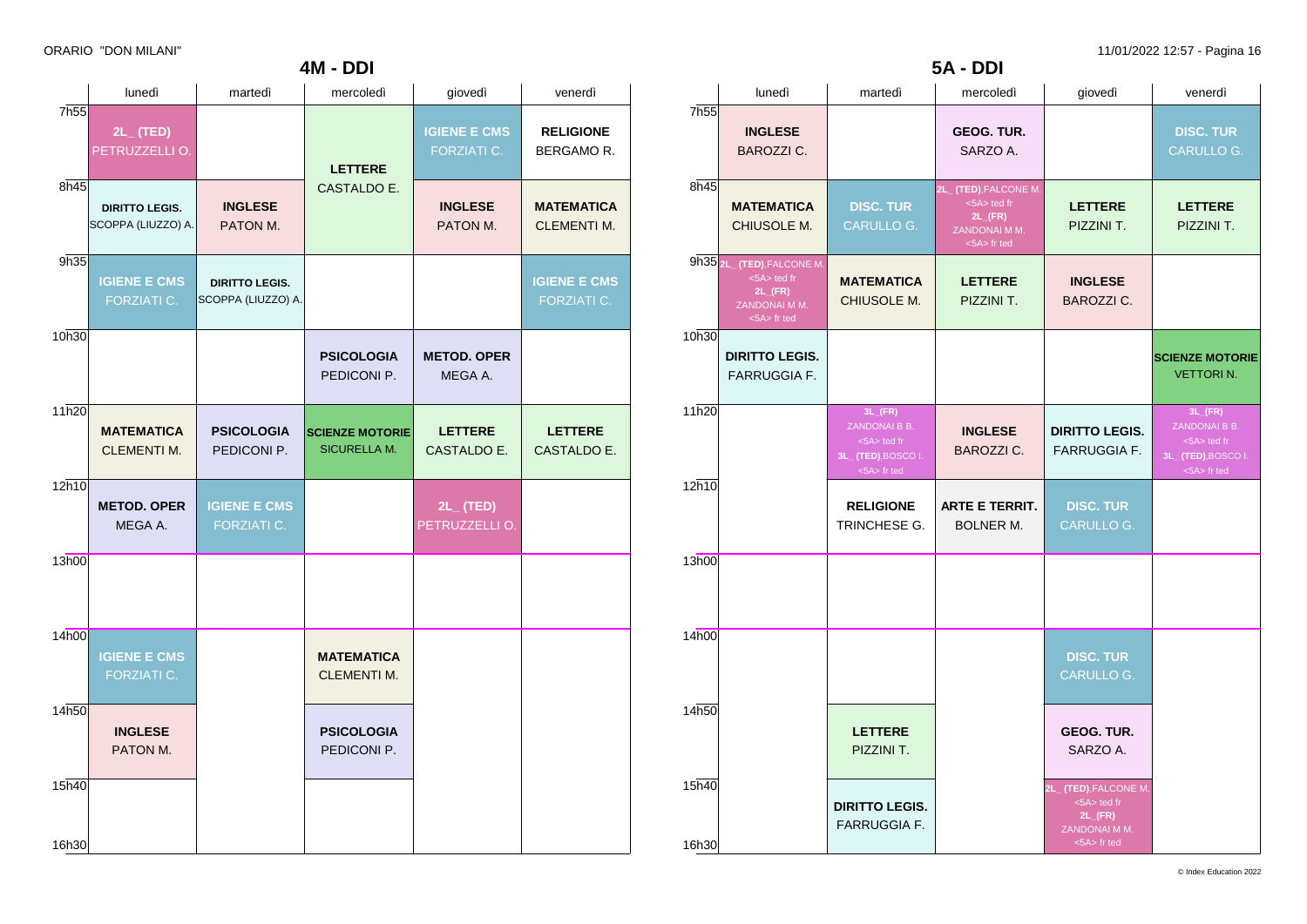|                |                                                      |                                                                                          | <b>5B - DDI</b>                           |                                      |                                                                                             |  |  |  |  |
|----------------|------------------------------------------------------|------------------------------------------------------------------------------------------|-------------------------------------------|--------------------------------------|---------------------------------------------------------------------------------------------|--|--|--|--|
|                | lunedì<br>martedì<br>mercoledì<br>giovedì<br>venerdì |                                                                                          |                                           |                                      |                                                                                             |  |  |  |  |
| 7h55           | <b>DISC. TUR</b><br><b>BISOFFI S.</b>                |                                                                                          | <b>DIRITTO LEGIS.</b><br><b>BARBERIL.</b> |                                      | <b>DISC. TUR</b>                                                                            |  |  |  |  |
| 8h45           | <b>RELIGIONE</b><br>TRINCHESE G.                     | <b>DIRITTO LEGIS.</b><br><b>BARBERIL.</b>                                                | $2L_{-}$ (TED)<br>FALCONE M.              | <b>LETTERE</b><br><b>BOLDRINI C.</b> | <b>BISOFFI S.</b>                                                                           |  |  |  |  |
| 9h35           | $2L_{-}$ (TED)<br><b>FALCONE M.</b>                  | <b>MATEMATICA</b><br><b>TRENTINI I.</b>                                                  | <b>MATEMATICA</b><br><b>TRENTINI I.</b>   | <b>ARTE E TERRIT.</b><br>DECET E.    |                                                                                             |  |  |  |  |
| 10h30          | <b>LETTERE</b><br><b>BOLDRINI C.</b>                 | <b>INGLESE</b><br><b>GAGLIANO S.</b>                                                     |                                           |                                      | <b>SCIENZE MOTORIE</b><br><b>SICURELLA M.</b>                                               |  |  |  |  |
| 11h20          | <b>GEOG. TUR.</b><br><b>BONDI A.</b>                 | 3L_(FR),ZANDONAI B B.<br>$<$ 5B $>$ fr<br>$3L_{-}(SP)$<br>MICHELETTI T.<br>$<$ 5B $>$ sp | <b>LETTERE</b><br><b>BOLDRINI C.</b>      | <b>INGLESE</b><br><b>GAGLIANO S.</b> | <b>3L_(FR)</b> , ZANDONAI B B.<br>$<$ 5B $>$ fr<br>3L(SP)<br>MICHELETTI T.<br>$<$ 5B $>$ sp |  |  |  |  |
| 12h10          |                                                      |                                                                                          | <b>INGLESE</b><br><b>GAGLIANO S.</b>      | GEOG. TUR.<br><b>BONDI A.</b>        |                                                                                             |  |  |  |  |
| 13h00          |                                                      |                                                                                          |                                           |                                      |                                                                                             |  |  |  |  |
| 14h00          |                                                      |                                                                                          |                                           |                                      |                                                                                             |  |  |  |  |
| 14h50          |                                                      | <b>LETTERE</b><br><b>BOLDRINI C.</b>                                                     |                                           | <b>DIRITTO LEGIS.</b><br>BARBERI L.  |                                                                                             |  |  |  |  |
| 15h40<br>16h30 |                                                      | <b>DISC. TUR</b><br><b>BISOFFI S.</b>                                                    |                                           | $2L_{-}$ (TED)<br>FALCONE M.         |                                                                                             |  |  |  |  |

| 5C - DDI         |                                                      |                                          |                                          |                                      |                                      |  |  |  |  |
|------------------|------------------------------------------------------|------------------------------------------|------------------------------------------|--------------------------------------|--------------------------------------|--|--|--|--|
|                  | lunedì<br>giovedì<br>martedì<br>mercoledì<br>venerdì |                                          |                                          |                                      |                                      |  |  |  |  |
| 7h <sub>55</sub> |                                                      | <b>IGIENE E CMS</b><br>MODESTIK.         | <b>LETTERE</b><br><b>BOLDRINI B.</b>     | <b>INGLESE</b><br>RANIERI A.         |                                      |  |  |  |  |
| 8h45             |                                                      | <b>MATEMATICA</b><br><b>MARCHELLI L.</b> | $2L_{-}$ (TED)<br>ROBOL D.               | <b>DIRITTO LEGIS.</b><br>DE MARIA M. | <b>PSICOLOGIA</b><br>PEDICONI P.     |  |  |  |  |
| 9h35             | <b>INGLESE</b><br>RANIERI A.                         | <b>LETTERE</b><br><b>BOLDRINI B.</b>     | <b>IGIENE E CMS</b><br>MODESTIK.         | <b>SCIENZE MOTORIE</b><br>MANICA P.  | <b>DIRITTO LEGIS.</b><br>DE MARIA M. |  |  |  |  |
| 10h30            | <b>PSICOLOGIA</b><br>PEDICONI P.                     |                                          |                                          |                                      | $2L_{-}$ (TED)<br>ROBOL D.           |  |  |  |  |
| 11h20            | <b>PSICOLOGIA</b><br>PEDICONI P.                     | <b>INGLESE</b><br>RANIERI A.             | TEC. AM.<br>GIOVE C.                     | <b>IGIENE E CMS</b><br>MODESTIK.     | <b>LETTERE</b><br><b>BOLDRINI B.</b> |  |  |  |  |
| 12h10            |                                                      | <b>PSICOLOGIA</b><br>PEDICONI P.         | <b>METOD. OPER</b><br>MEGA A.            | <b>LETTERE</b><br><b>BOLDRINI B.</b> |                                      |  |  |  |  |
| 13h00            |                                                      |                                          |                                          |                                      |                                      |  |  |  |  |
| 14h00            | <b>RELIGIONE</b><br>BALDESSARI B.                    |                                          |                                          |                                      |                                      |  |  |  |  |
| 14h50            | <b>IGIENE E CMS</b><br>FRESA N.                      |                                          | <b>MATEMATICA</b><br><b>MARCHELLI L.</b> |                                      |                                      |  |  |  |  |
| 15h40<br>16h30   | $2L_{-}$ (TED)<br>ROBOL D.                           |                                          |                                          |                                      |                                      |  |  |  |  |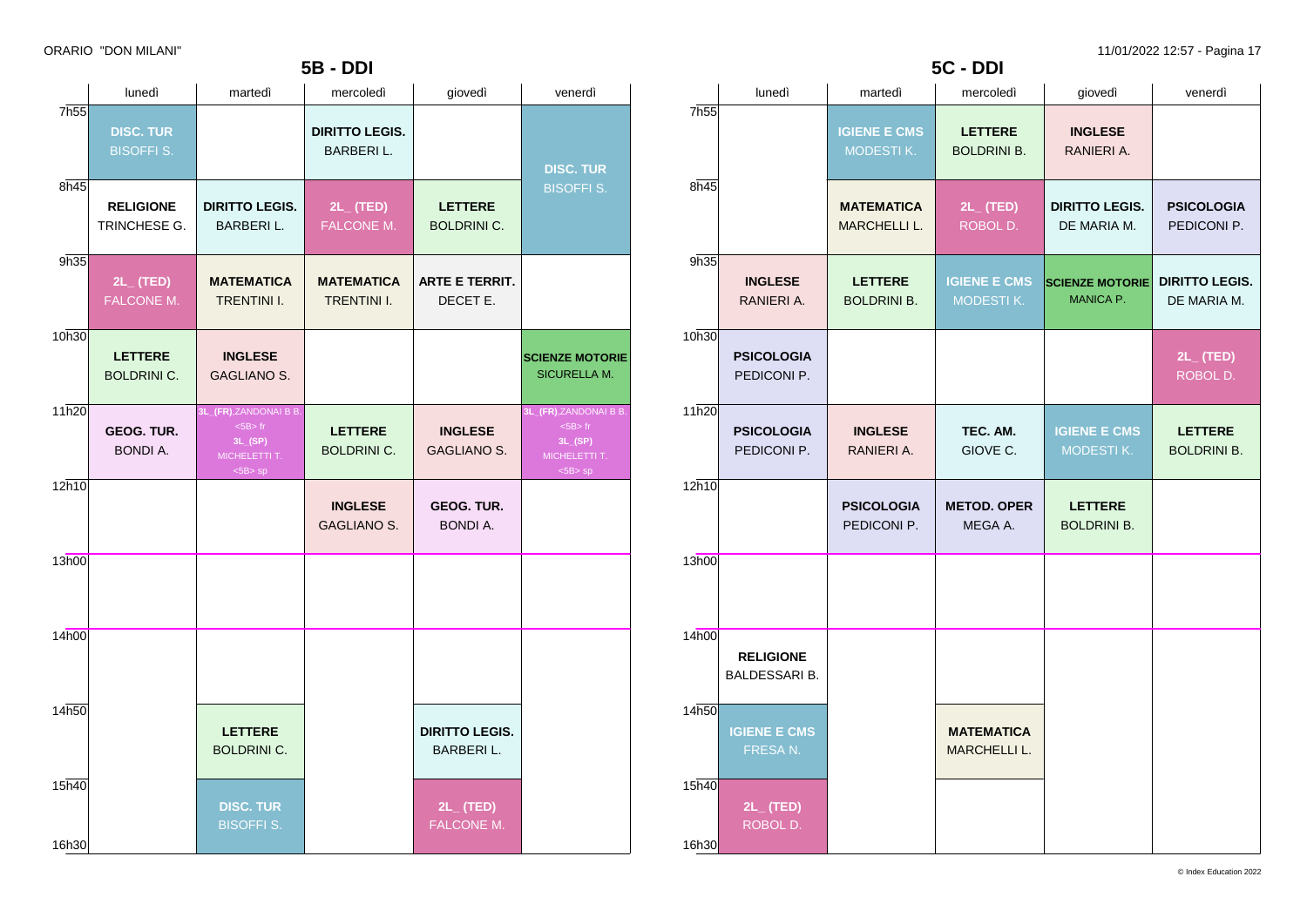**5E - DDI**

| <b>5D - DDI</b>  |                                                                                      |                                                                               |                                             |                                             |                                           |
|------------------|--------------------------------------------------------------------------------------|-------------------------------------------------------------------------------|---------------------------------------------|---------------------------------------------|-------------------------------------------|
|                  | lunedì                                                                               | martedì                                                                       | mercoledì                                   | giovedì                                     | venerdì                                   |
| 7h <sub>55</sub> | <b>DIRITTO LEGIS.</b>                                                                | <b>DIRITTO LEGIS.</b><br>SCOPPA (LIUZZO) A. SCOPPA (LIUZZO) A.                |                                             | <b>DISC. TUR</b>                            |                                           |
|                  | 8h45 3L_(FR), ZANDONAI B B.<br>$<5D>$ fr<br>3L(SP)<br>MICHELETTI T.<br>$<$ 5D $>$ sp | GEOG. TUR.<br>SARZO A.                                                        | <b>MATEMATICA</b><br><b>MARCHELLI L.</b>    | <b>GIOVE C.</b>                             | <b>ARTE E TERRIT.</b><br><b>BOLNER M.</b> |
| 9h35             | <b>LETTERE</b><br>SODA P.                                                            | <b>RELIGIONE</b><br>BERGAMOR.                                                 | $2L_{-}$ (TED)<br><b>MONTI GUARNIERI G.</b> | <b>MATEMATICA</b><br><b>MARCHELLI L.</b>    |                                           |
| 10h30            |                                                                                      |                                                                               |                                             |                                             | <b>SCIENZE MOTORIE</b><br>PETROLLIT.      |
| 11h20            | $2L_{-}$ (TED)                                                                       | $2L_{-}$ (TED)<br>MONTI GUARNIERI G. MONTI GUARNIERI G.                       | <b>GEOG. TUR.</b><br>SARZO A.               | <b>INGLESE</b><br>LA MICELA L.              | <b>INGLESE</b><br>LA MICELA L.            |
| 12h10            | <b>DISC. TUR</b><br>GIOVE C.                                                         | <b>LETTERE</b><br>SODA P.                                                     | <b>DISC. TUR</b><br>GIOVE C.                | <b>LETTERE</b><br>SODA P.                   |                                           |
| 13h00            |                                                                                      |                                                                               |                                             |                                             |                                           |
| 14h00            |                                                                                      |                                                                               |                                             | <b>DIRITTO LEGIS.</b><br>SCOPPA (LIUZZO) A. |                                           |
| 14h50            |                                                                                      | 3L_(FR),ZANDONAI B B.<br>$<5D>$ fr<br>$3L_{-}(SP)$<br>MICHELETTI T.<br><5D>sp |                                             | <b>LETTERE</b><br>SODA P.                   |                                           |
| 15h40<br>16h30   |                                                                                      | <b>INGLESE</b><br>LA MICELA L.                                                |                                             |                                             |                                           |

|                | lunedì                               | martedì                                    | mercoledì                                 | giovedì                                  | venerdì                                  |
|----------------|--------------------------------------|--------------------------------------------|-------------------------------------------|------------------------------------------|------------------------------------------|
| 7h55           |                                      | <b>DIRITTO LEGIS.</b><br><b>BARBERI L.</b> | TEC. AM.<br>CARLUCCI L.                   |                                          |                                          |
| 8h45           | <b>SCIENZE MOTORIE</b><br>MANICA P.  | <b>IGIENE E CMS</b><br>MODESTIK.           | <b>DIRITTO LEGIS.</b><br><b>BARBERIL.</b> | <b>INGLESE</b><br>LACAVA C.              | <b>INGLESE</b><br>LACAVA C.              |
| 9h35           | <b>PSICOLOGIA</b><br>DE SIMONE R.    |                                            |                                           | <b>METOD. OPER</b><br>MUSCHIO A.         | <b>MATEMATICA</b><br><b>MATTIACCI E.</b> |
| 10h30          |                                      | $2L_{-}$ (TED)<br><b>BOSCOI.</b>           | <b>LETTERE</b><br><b>CAPPELLINI I.</b>    |                                          | $2L_{-}$ (TED)<br><b>BOSCOI.</b>         |
| 11h20          | <b>IGIENE E CMS</b><br>MODESTIK.     | <b>PSICOLOGIA</b><br>DE SIMONE R.          | <b>PSICOLOGIA</b><br>DE SIMONE R.         | <b>LETTERE</b><br>CAPPELLINI I.          | <b>LETTERE</b><br>CAPPELLINI I.          |
| 12h10          | <b>IGIENE E CMS</b><br>MODESTIK.     |                                            |                                           | <b>MATEMATICA</b><br><b>MATTIACCI E.</b> |                                          |
| 13h00          |                                      |                                            |                                           |                                          |                                          |
| 14h00          | <b>IGIENE E CMS</b><br>CRISTOFANI A. |                                            |                                           |                                          |                                          |
| 14h50          | <b>INGLESE</b><br>LACAVA C.          |                                            | <b>LETTERE</b><br><b>CAPPELLINI I.</b>    |                                          |                                          |
| 15h40<br>16h30 | <b>RELIGIONE</b><br>BALDESSARI B.    |                                            | 2L_ (TED)<br><b>BOSCOI.</b>               |                                          |                                          |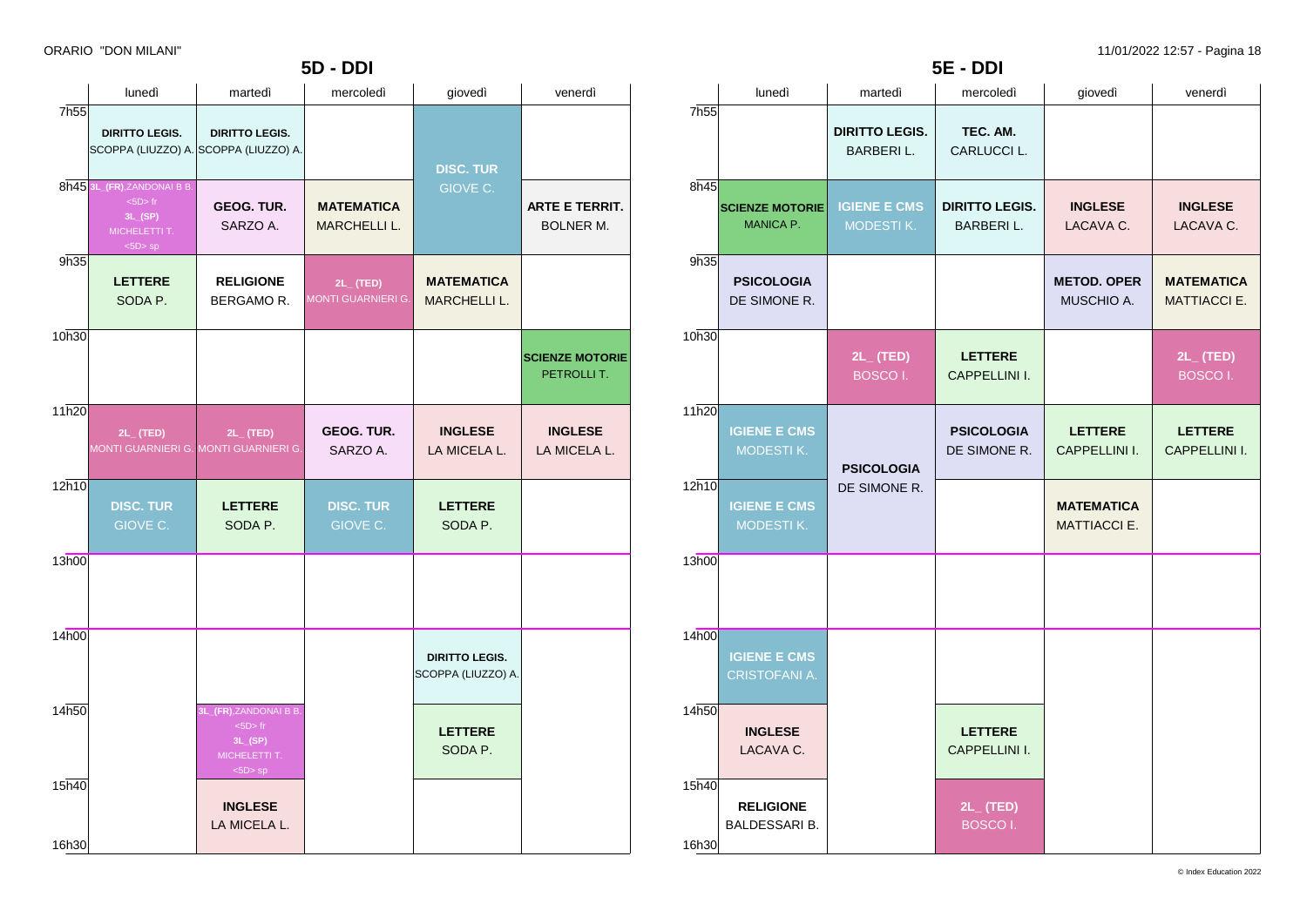|                  |                                      |                                                                                     | 5F - DDI                             |                                      |                                                                                    |
|------------------|--------------------------------------|-------------------------------------------------------------------------------------|--------------------------------------|--------------------------------------|------------------------------------------------------------------------------------|
|                  | lunedì                               | martedì                                                                             | mercoledì                            | giovedì                              | venerdì                                                                            |
| 7h <sub>55</sub> | <b>MATEMATICA</b><br>LORENZI A.      | GEOG. TUR.<br>SARZO A.                                                              | <b>LETTERE</b><br>VALDUGA L.         |                                      |                                                                                    |
| 8h45             | <b>INGLESE</b><br>ANGELI (BANAL) K.  | <b>MATEMATICA</b><br>LORENZI A.                                                     | GEOG. TUR.<br>SARZO A.               | <b>RELIGIONE</b><br>BERGAMOR.        | <b>SCIENZE MOTORIE</b><br><b>MANICA P.</b>                                         |
| 9h35             | <b>INGLESE</b><br>ANGELI (BANAL) K.  |                                                                                     | $2L_{-}$ (TED)<br>ROBOL D.           | 2L_(TED)<br>ROBOL D.                 | <b>LETTERE</b>                                                                     |
| 10h30            | <b>DIRITTO LEGIS.</b><br>D'AMARIO V. | <b>DISC. TUR</b><br>PATTANARO M.                                                    |                                      |                                      | VALDUGA L.                                                                         |
| 11h20            | $2L_{-}$ (TED)<br>ROBOL D.           | $3L$ <sub>(FR)</sub><br>ZANDONAI B B.<br>$5F$ fr<br>3L_(SP), GALLOTTA G.<br><5F> sp | <b>DIRITTO LEGIS.</b><br>D'AMARIO V. | <b>DISC. TUR</b>                     | $3L$ <sub>(FR)</sub><br>ZANDONAI B B.<br>5F > fr<br>3L_(SP),GALLOTTA G.<br><5F> sp |
| 12h10            |                                      | <b>DISC. TUR</b><br>PATTANARO M.                                                    | <b>INGLESE</b><br>ANGELI (BANAL) K.  | PATTANARO M.                         |                                                                                    |
| 13h00            |                                      |                                                                                     |                                      |                                      |                                                                                    |
| 14h00            |                                      | <b>INGLESE</b><br>ANGELI (BANAL) K.                                                 |                                      |                                      |                                                                                    |
| 14h50            |                                      | <b>LETTERE</b><br>VALDUGA L.                                                        |                                      | <b>ARTE E TERRIT.</b><br>BORCHIA M.  |                                                                                    |
| 15h40            |                                      |                                                                                     |                                      | <b>DIRITTO LEGIS.</b><br>D'AMARIO V. |                                                                                    |
| 16h30            |                                      |                                                                                     |                                      |                                      |                                                                                    |

|                  |                                             |                                   | 5i - DDI                                     |                                             |                                              |
|------------------|---------------------------------------------|-----------------------------------|----------------------------------------------|---------------------------------------------|----------------------------------------------|
|                  | lunedì                                      | martedì                           | mercoledì                                    | giovedì                                     | venerdì                                      |
| 7h <sub>55</sub> |                                             | <b>RELIGIONE</b><br>BERGAMO R.    |                                              | <b>IGIENE E CMS</b><br><b>CRISTOFANI A.</b> | <b>LETTERE</b><br>GELMI G.                   |
| 8h45             | $2L_{-}$ (TED)<br>PETRUZZELLI O.            | <b>MATEMATICA</b><br>MACRI' B.    | <b>LETTERE</b><br>GELMI G.                   |                                             | <b>INGLESE</b><br>DALRI'G.                   |
| 9h35             | <b>INGLESE</b><br>DALRI'G.                  | <b>LETTERE</b><br><b>GELMI G.</b> | <b>IGIENE E CMS</b><br><b>CRISTOFANI A.</b>  | <b>SCIENZE MOTORIE</b><br>PETROLLIT.        |                                              |
| 10h30            | <b>IGIENE E CMS</b><br><b>CRISTOFANI A.</b> | $2L_{-}$ (TED)<br>PETRUZZELLI O.  | <b>DIRITTO LEGIS.</b><br><b>FARRUGGIA F.</b> |                                             | <b>MATEMATICA</b><br>MACRI' B.               |
| 11h20            | TEC. AM.<br>CARLUCCI L.                     |                                   |                                              | <b>PSICOLOGIA</b>                           | <b>DIRITTO LEGIS.</b><br><b>FARRUGGIA F.</b> |
| 12h10            |                                             | <b>PSICOLOGIA</b><br>MARCHI M.    |                                              | MARCHI M.                                   |                                              |
| 13h00            |                                             |                                   |                                              |                                             |                                              |
| 14h00            | <b>PSICOLOGIA</b><br>MARCHI M.              |                                   | <b>METOD. OPER</b><br>MEGA A.                |                                             |                                              |
| 14h50            | <b>LETTERE</b><br>GELMI G.                  |                                   | <b>INGLESE</b><br>DALRI'G.                   |                                             |                                              |
| 15h40<br>16h30   |                                             |                                   | $2L_{-}$ (TED)<br>PETRUZZELLI O.             |                                             |                                              |